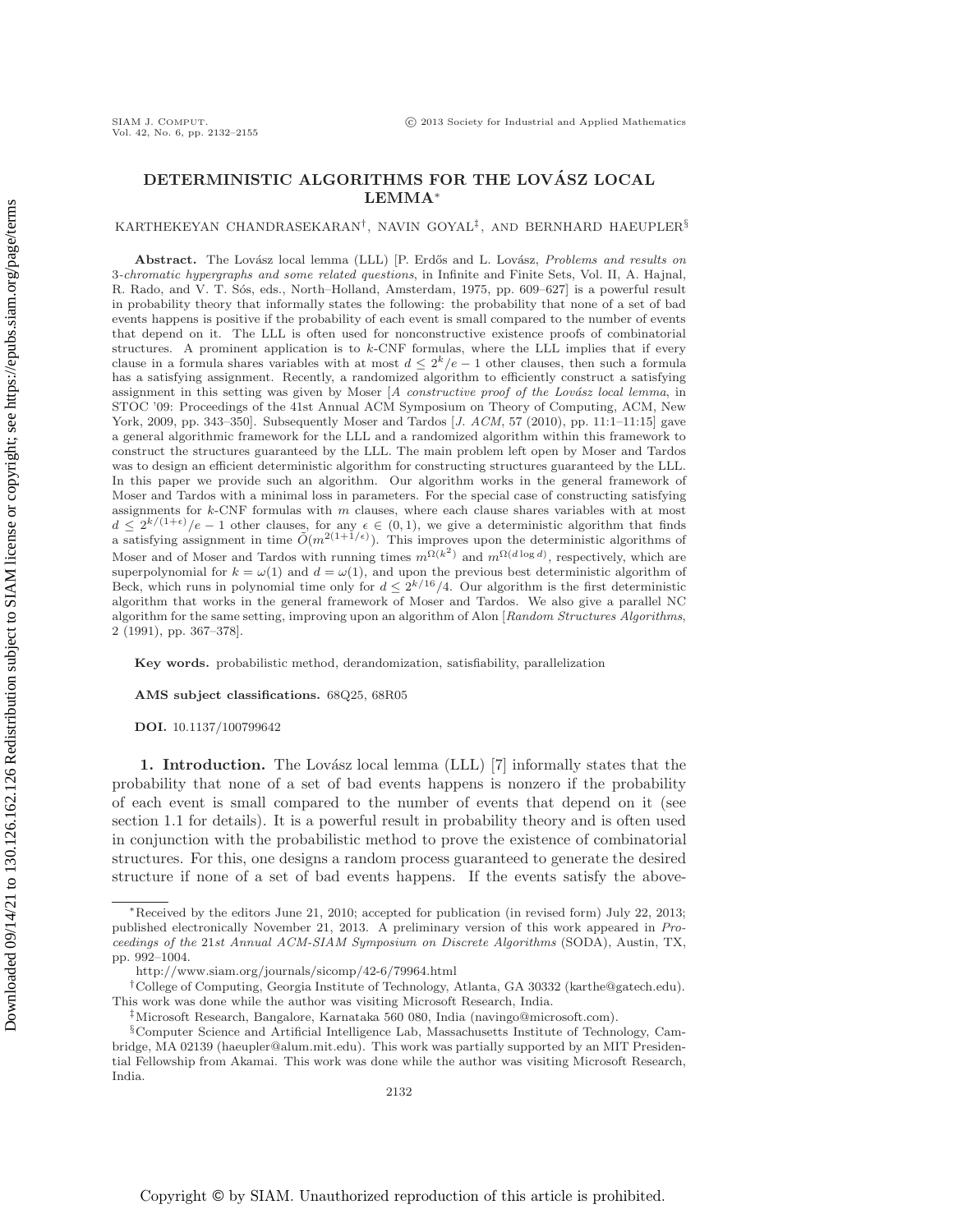mentioned condition, then the LLL guarantees that the probability that the random process builds the desired structure is positive, thereby implying its existence. For many applications of the LLL, it is also important to find the desired structures efficiently. Unfortunately, the original proof of the LLL [7] does not lead to an efficient algorithm. In many applications of the LLL, the probability of none of the bad events happening is negligible. Consequently, the same random process does not directly provide a randomized algorithm to find the desired structure. Further, in most applications where the LLL is useful (e.g., [9, 12, 14]), the proof of existence of the desired structure is known only through the LLL (one exception to this is [9]). Thus, an efficient algorithm for the LLL would also lead to an efficient algorithm to find these desired structures. Starting with the work of Beck [3], a number of papers, e.g., [1, 5, 15, 16, 21], have sought to make the LLL algorithmic. Before discussing these results in more detail we describe the LLL formally.

1.1. The Lovász local lemma. The LLL gives a lower bound on the probability of avoiding a possibly large number of "bad" events that are not "too dependent" on each other. Let  $A$  be a finite set of events in a probability space. Let  $G$  be an undirected graph on vertex set A with the property that every event  $A \in \mathcal{A}$  is mutually independent<sup>1</sup> of the set of all events not in its neighborhood. We assume throughout that G does not contain any self-loops. We denote the set of neighbors of an event A by  $\Gamma(A)$ , i.e.,  $\Gamma(A) := \{ B \in \mathcal{A} \mid \{A, B\} \in E(G) \}.$  The general version of the LLL is the following.

Theorem 1 (see [7, 20]). *For* A *and* G *as defined above, suppose there exists an assignment of reals*  $x : A \rightarrow (0,1)$  *such that for all*  $A \in \mathcal{A}$ *,* 

$$
\Pr\left(A\right) \le x(A) \prod_{B \in \Gamma(A)} (1 - x(B)).
$$

*Then the probability of avoiding all events in* A *is nonzero. More precisely,*

$$
\Pr\left(\bigcap_{A\in\mathcal{A}}\overline{A}\right) \ge \prod_{A\in\mathcal{A}}(1-x(A)) > 0.
$$

A simple corollary of the LLL, called symmetric LLL, often suffices in several applications. In this version there is a uniform upper bound  $p$  on the probability of each event and a uniform upper bound d on the number of neighbors of each event in the dependency graph. This quantity  $|\Gamma(A)|$  is also called the dependency degree of the event A.

COROLLARY 2 (see [7]). *If each event*  $A \in \mathcal{A}$  *occurs with probability at most* p *and has dependency degree*  $|\Gamma(A)| \leq d$  *such that*  $d \leq 1/ep - 1$ *, then the probability that none of the events occur is positive.*

*Proof.* Setting  $x(A) = 1/(d + 1)$  for all events  $A \in \mathcal{A}$  shows that the conditions of Theorem 1 are satisfied:

$$
\Pr\left(A\right)\le p\le\frac{1}{e(d+1)}\le\frac{1}{d+1}\left(1-\frac{1}{d+1}\right)^d.\qquad\blacksquare
$$

The power of the symmetric version is well demonstrated by showing a satisfiability result for k-CNF formulas, i.e., Boolean formulas in conjunctive normal form with

<sup>&</sup>lt;sup>1</sup>An event A is mutually independent of a set of events  ${B_1, B_2,...}$  if Pr(A) =  $Pr(A \mid f(B_1, B_2,...))$  for every function f that can be expressed using finitely many unions and intersections of the arguments.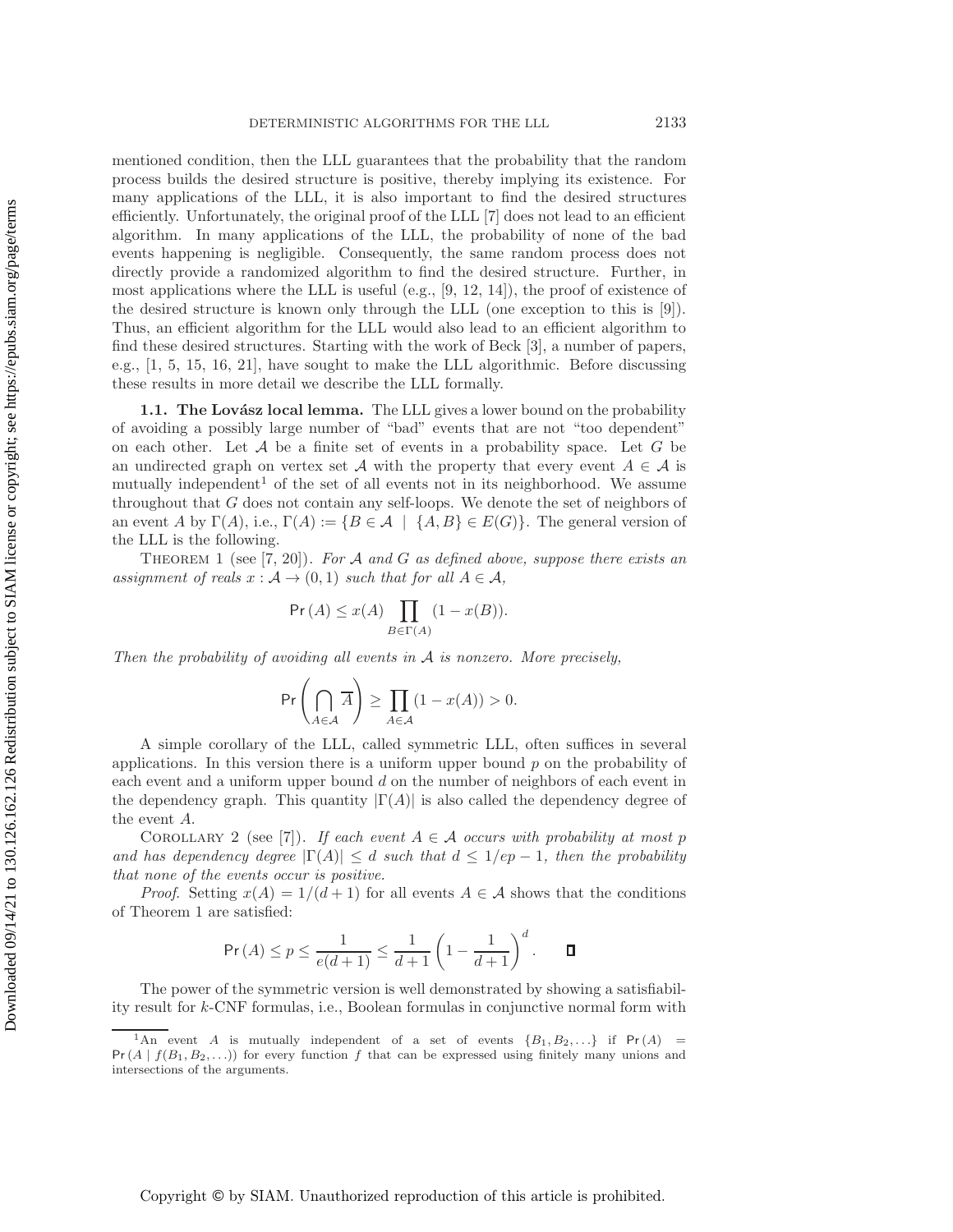$k$  variables per clause. This classic application of the LLL will help in understanding our and previous results and techniques and therefore will be a running example in the rest of the paper.

Corollary 3. *Every* k*-CNF formula in which every clause shares variables with at most*  $2^k/e - 1$  *other clauses is satisfiable.* 

*Proof*. To apply the symmetric LLL (i.e., Corollary 2) we choose the probability space to be the product space of each variable being chosen true or false independently with probability  $1/2$ . For each clause C we define an event  $A_C$  that is said to occur if and only if clause C is not satisfied. Clearly, two events  $A_C$  and  $A_{C'}$  are independent unless the clauses  $C$  and  $C'$  share variables. Now take  $G$  to be the graph on the events with edges between events  $A_C$  and  $A_{C'}$  if and only if C and C' share variables. It is clear that each event  $A_C$  is mutually independent of its nonneighbors in  $G$ . By assumption each event has at most  $d \leq (2^k/e) - 1$  neighbors. Moreover, the probability p that a clause is not satisfied by a random assignment is exactly  $2^{-k}$ . The requirement  $ep(d+1) \leq 1$  of Corollary 2 is therefore met, and hence we obtain that the probability that none of the events occur is positive. The satisfiability of the k-CNF formula follows.  $\Box$ 

**1.2. Previous work.** Algorithms for the LLL are often targeted toward one of two model problems:  $k$ -CNF formula satisfiability and  $k$ -uniform hypergraph 2coloring. Interesting in their own right, these problems capture the essence of the LLL without many technicalities. Moreover, algorithms for these problems usually lead to algorithms for more general applications of the LLL [5, 6, 14]. As shown in section 1.1, for the  $k$ -CNF formula satisfiability problem, the LLL implies that every k-CNF formula in which each clause shares variables with at most  $2^k/e - 1$  other clauses has a satisfying assignment. Similarly, it can be shown that the vertices of a k-uniform hypergraph, in which each edge shares variables with at most  $2^k/e - 1$ other edges, can be colored using two colors so that no edge is monochromatic. The algorithmic objective is to efficiently find such a 2-coloring (or a satisfying assignment in the case of  $k$ -CNF).

This question was first addressed by Beck in his seminal paper [3], where he gave an algorithm for the hypergraph 2-coloring problem with dependency degree  $O(2^{k/48})$ . More precisely, he gave a polynomial-time deterministic algorithm to find a 2-coloring of the vertices of every  $k$ -uniform hypergraph in which each edge shares vertices with  $O(2^{k/48})$  other edges such that no edge is monochromatic. Molloy and Reed [14] showed that the dependency degree of this algorithm can be improved to  $2^{k/16}/4$ . In the same volume in which Beck's paper appeared, Alon [1] gave a randomized parallel version of Beck's algorithm that outputs a valid 2-coloring when the dependency degree is at most  $2^{k/500}$  and showed that this algorithm can be derandomized.<sup>2</sup> Since then, tremendous progress has been made on randomized LLL algorithms. Nonetheless, prior to our work, Beck's and Alon's algorithms remained the best deterministic and parallel algorithms for the (symmetric) LLL.

For randomized algorithms and algorithms that require  $k$  to be a fixed constant, a long line of work improved the maximum achievable dependency degree and the generality of the results, culminating in the work of Moser and Tardos [18], who provided a simple randomized (parallel) algorithm for the general LLL. These results are summarized in Table 1, and we discuss them next.

<sup>&</sup>lt;sup>2</sup>Alon did not attempt to optimize the exponent, but Srinivasan [21] states that optimizing the bound would still lead to an exponent with several tens in the denominator.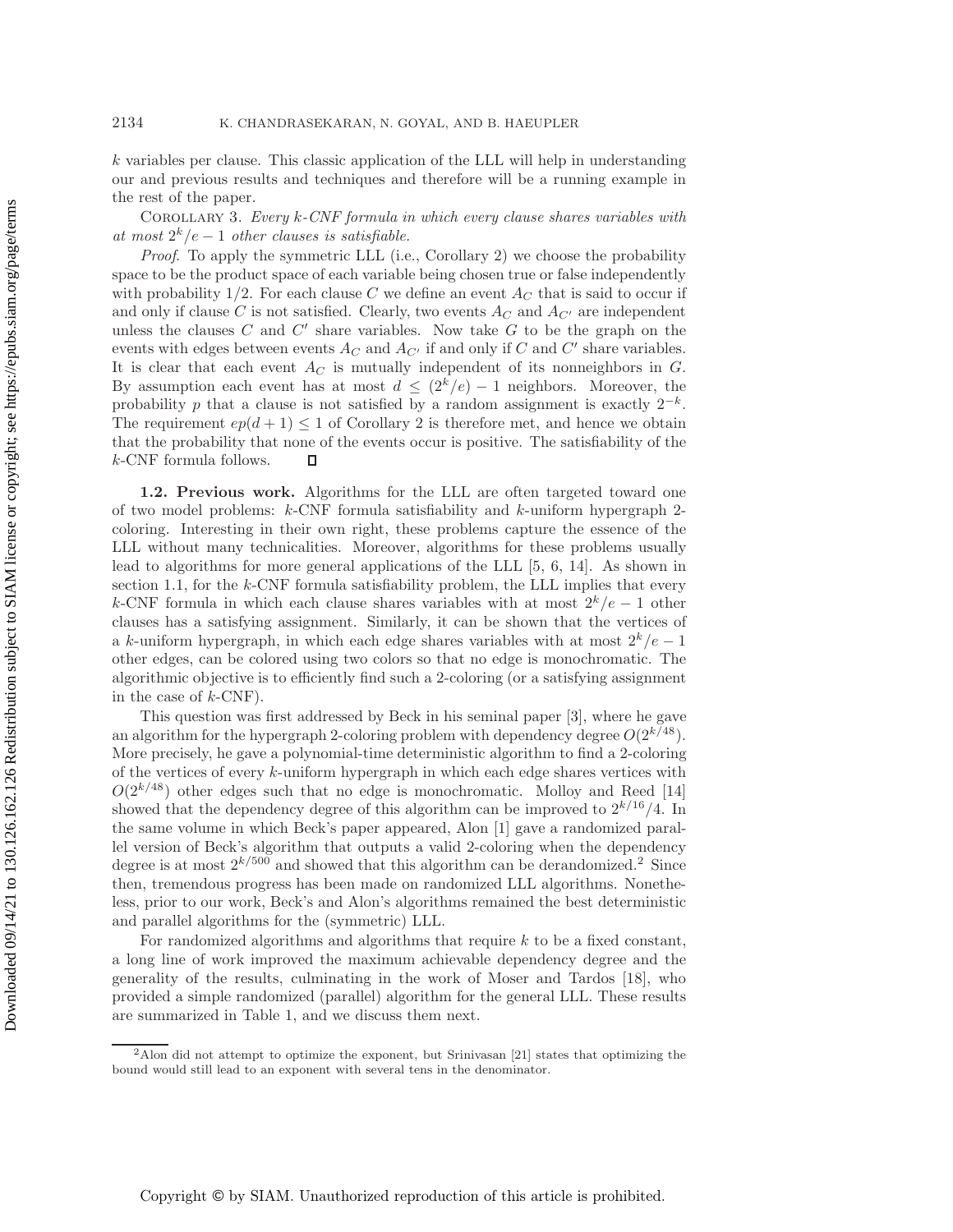Table 1

Maximum dependency degrees achieved for k-CNF formulas by previous randomized, deterministic and parallel algorithms.

|                       | Max. Dep. Deg. $d$                | Det. | Par. | Remark                          |
|-----------------------|-----------------------------------|------|------|---------------------------------|
| Beck $[3]$            | $O(2^{k/48})$                     | X    |      |                                 |
| Molloy and Reed [14]  | $O(2^{k/16})$                     | X    |      | prev. best det. algorithm       |
| Alon $[1]$            | $O(2^{k/500})$                    | Х    | Х    | prev. best det. par. algorithm  |
|                       | $O(2^{k/8})$                      | X    | X    | efficient only for constant k,d |
| Srinivasan [21]       | $O(2^{k/4})$                      |      |      |                                 |
|                       | $O(2^{k/10.3})$                   |      | Х    |                                 |
| Moser $[16]$          | $O(2^{k/2})$                      |      |      |                                 |
|                       | $O(2^{k/2})$                      | X    |      | efficient only for constant k,d |
| Moser $[17]$          | $(2^k)$<br>O                      |      |      |                                 |
|                       | $O(2^k)$                          | X    |      | efficient only for constant k,d |
| Moser and Tardos [18] | $(2^k/e-1)$                       |      |      |                                 |
|                       | $(1-\epsilon)\cdot(2^k/e-1)$      |      | X    |                                 |
|                       | $(2^k/e-1)$<br>$1-\epsilon$ ).    | X    | X    | efficient only for constant k,d |
| Our work              | $(2^{k/(1+\epsilon)})$<br>$(e-1)$ | X    | X    |                                 |

Alon [1] gave an algorithm that is efficient for a dependency degree of  $O(2^{k/8})$ if one assumes that  $k$ , and therefore also the dependency degree, is bounded above by a fixed constant. Molloy and Reed [15] generalized Alon's method to give efficient algorithms for a certain set-system model for applications of the symmetric form of the LLL. Czumaj and Scheideler [5, 6] consider the algorithmic problem for the asymmetric version of the LLL. The asymmetric version of the LLL addresses the possibility of 2-coloring the vertices of nonuniform hypergraphs with no monochromatic edges. The next improvement in increasing the dependency degree threshold was due to Srinivasan [21]. He gave a randomized algorithm for hypergraph 2-coloring when the dependency degree is at most  $2^{k/4}$ . Moser [16] improved the dependency degree threshold to  $O(2^{k/2})$  using a variant of Srinivasan's algorithm. Later, Moser [17] achieved a significant breakthrough, improving the dependency degree threshold to  $2^{k-5}$  using a much simpler randomized algorithm. Moser and Tardos [18] closed the small constant-factor gap to the optimal dependency degree  $2^k/e$  guaranteed by the general LLL.

More importantly, Moser and Tardos [18] gave an algorithmic framework for the general version of the LLL (discussed in section 2.1) that minimally restricts the abstract LLL setting to make it amenable to algorithmic considerations. In this framework they gave an efficient randomized algorithm for computing the structures implied by the LLL. The importance of the framework stems from the fact that it captures most of the LLL applications, thus directly providing algorithms for these applications. Moser [16, 17] and Moser and Tardos [18] also gave a derandomization of their algorithms, obtaining an algorithm that runs in  $m^{O((1/\epsilon)d \log d)}$  time, where d is the maximum dependency degree and  $m$  is the number of events. For the simpler k-CNF problem, the running time of the deterministic algorithms can be improved to  $m^{O(k^2)}$ . Nonetheless, this running time is polynomial only under the strong condition that k and the dependency degree are bounded by a fixed constant.

The main question that remained open was how to obtain deterministic algorithms that go beyond the initial results of Beck [3] and that are efficient for unbounded dependency degrees. We address this question by giving new derandomizations of the Moser–Tardos algorithm. We give a derandomization that works efficiently for the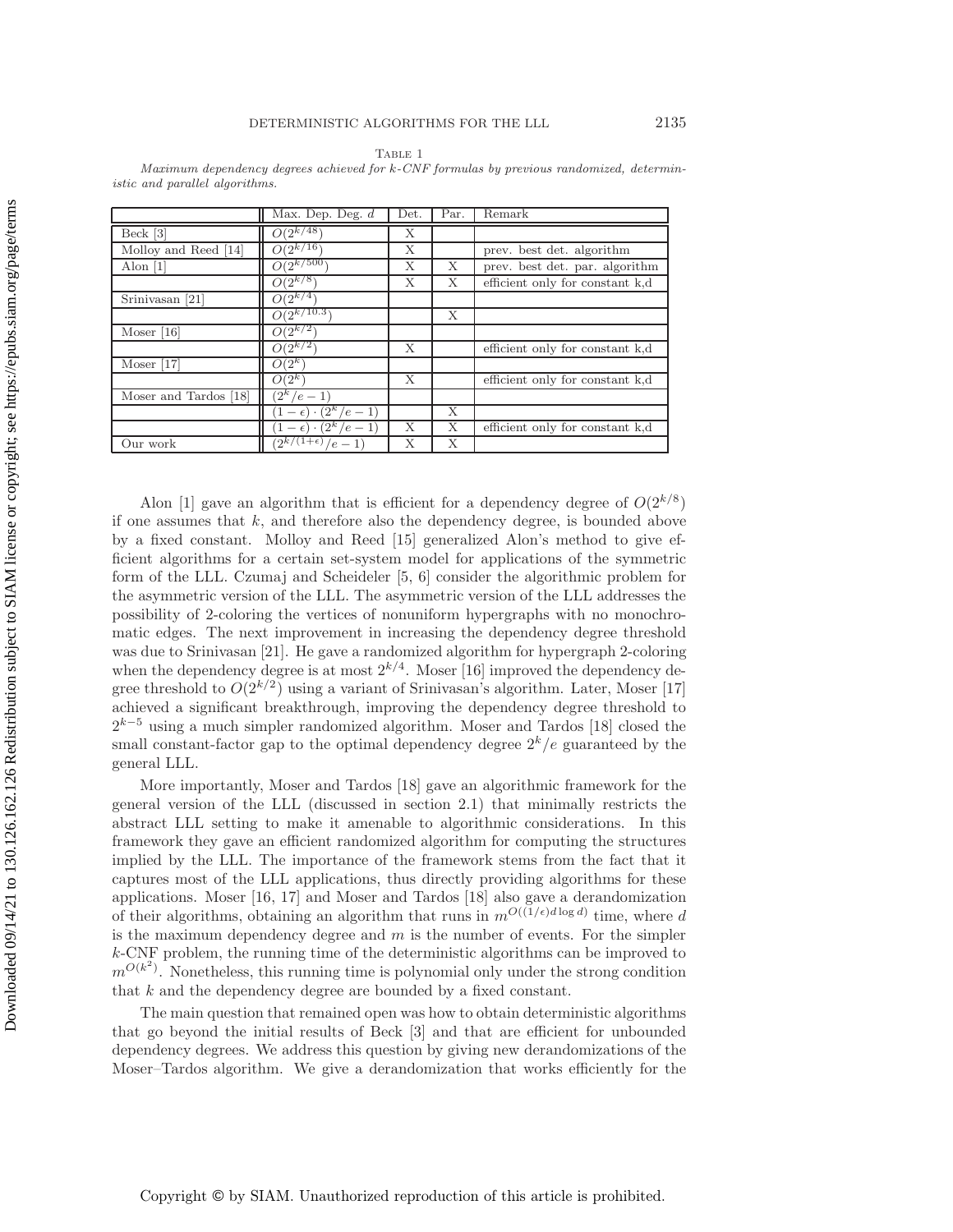general version of the LLL in the aforementioned algorithmic framework of Moser and Tardos [18], assuming a mild  $\epsilon$ -slack in the LLL conditions. As a corollary, we obtain an algorithm that runs in time  $\tilde{O}(m^{2(1+(1/\epsilon))})$  to find a satisfying assignment for a  $k$ -CNF formula with m clauses such that no clause shares variables with more than  $2^{k/(1+\epsilon)}/e$  other clauses for any  $\epsilon > 0$ . We note that our  $\epsilon$ -slack assumption is in the exponent as opposed to the multiplicative slackness in the Moser and Tardos results (see Table 1). We also extend the randomized parallel algorithm of Moser and Tardos to obtain an efficient deterministic parallel algorithm under the same assumption, thereby improving over Alon's algorithm with a dependency degree of  $O(2^{k/500})$ .

**Organization.** In section 2, we describe the algorithmic framework of Moser and Tardos for the LLL and their algorithm. In section 3, we state our results and their implications for the k-CNF problem. In section 4, we give an informal description of the new ideas in the paper. In section 5, we formally define the major ingredient in our derandomization: the partial witness structure. In section 6, we give our sequential deterministic algorithm and analyze its running time. Finally, in section 7, we present our parallel algorithm and its running time analysis.

## **2. Preliminaries.**

**2.1. Algorithmic framework.** To get an algorithmic handle on the LLL, we move away from the abstract probabilistic setting of the original LLL. We impose some restrictions on the representation and form of the probability space under consideration. In this paper we follow the algorithmic framework for the LLL due to Moser and Tardos [18]. We describe the framework in this section.

The probability space is given by a finite collection of mutually independent discrete random variables  $\mathcal{P} = \{P_1, \ldots, P_n\}$ . Let  $D_i$  be the domain of  $P_i$ , which is assumed to be finite. Every event in a finite collection of events  $\mathcal{A} = \{A_1, \ldots, A_m\}$ is determined by a subset of  $P$ . We define the *variable set* of an event  $A \in \mathcal{A}$  as the unique minimal subset  $S \subseteq \mathcal{P}$  that determines A and denote it by vbl(A).

The *dependency graph*  $G = G_A$  of the collection of events A is a graph on vertex set A. The graph  $G_A$  has an edge between events  $A, B \in \mathcal{A}, A \neq B$  if vbl $(A) \cap$  $vbl(B) \neq \emptyset$ . For  $A \in \mathcal{A}$  we denote the neighborhood of A in G by  $\Gamma(A) = \Gamma_{\mathcal{A}}(A)$ and define  $\Gamma^+(A) = \Gamma(A) \cup \{A\}$ . Note that events that do not share variables are independent.

It is useful to think of  $A$  as a family of "bad" events. The objective is to find a point in the probability space or, equivalently, an evaluation of the random variables from their respective domains, for which none of the bad events happens. We call such an evaluation a *good evaluation*.

Moser and Tardos [18] gave a constructive proof of the general version of the LLL in this framework (Theorem 4) using Algorithm 1, presented in the next section. This framework captures most known applications of the LLL.

**2.2. The Moser–Tardos algorithm.** Moser and Tardos [18] presented the very simple Algorithm 1 to find a good evaluation.

Observe that if the algorithm terminates, then it outputs a good evaluation. The following theorem from [18] shows that the algorithm is efficient if the LLL conditions are met.

Theorem 4 (see [18]). *Let* A *be a collection of events as defined in the algorithmic framework defined in section* 2.1*. If there exists an assignment of reals*  $x : A \rightarrow (0,1)$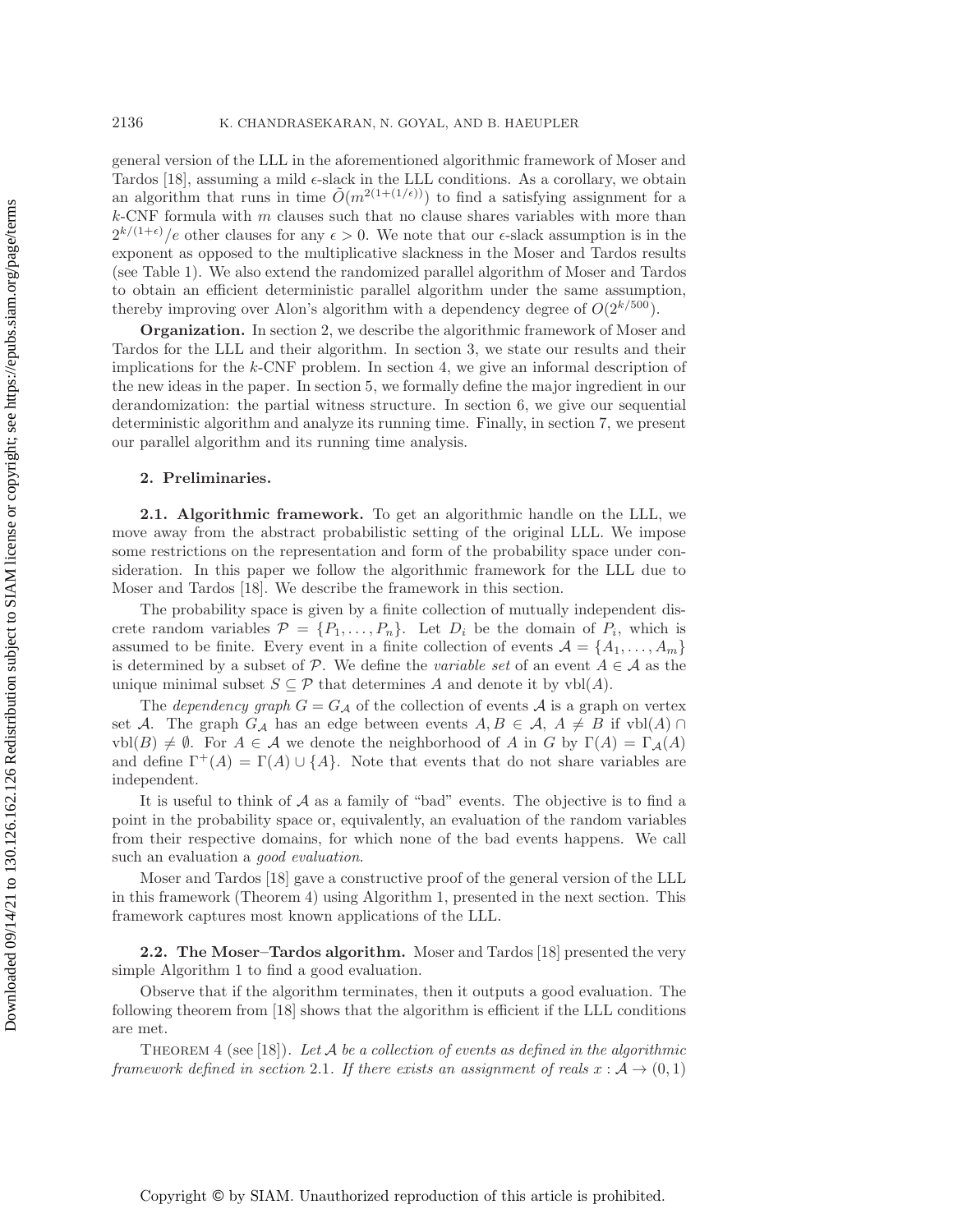Algorithm 1 (sequential Moser–Tardos algorithm).

- 1. For every  $P \in \mathcal{P}$ ,  $v_P \leftarrow$  a random evaluation of P.
- 2. While  $\exists A \in \mathcal{A}$  such that A happens on the current evaluation  $(P = v_P :$  $\forall P \in \mathcal{P}$ , do
	- (a) Pick one such A that happens (any arbitrary choice would work).
	- (b) Resample A: For all  $P \in vbl(A)$ , do
		- $v_P \leftarrow$  a new random evaluation of P.
- 3. Return  $(v_P)_{P \in \mathcal{P}}$ .

*such that for all*  $A \in \mathcal{A}$ *,* 

$$
\Pr(A) \le x'(A) := x(A) \prod_{B \in \Gamma(A)} (1 - x(B)),
$$

*then the expected number of resamplings done by Algorithm* 1 *is at most*  $\sum_{A \in \mathcal{A}} (x(A))$  $(1 - x(A))).$ 

**3. Results.** This section formally states the new results established in this paper.

If an assignment of reals as stated in Theorem 4 exists, then we use such an assignment to define the following parameters:<sup>3</sup>

- $x'(A) := x(A) \prod_{B \in \Gamma(A)} (1 x(B)).$
- $D := \max_{P_i \in \mathcal{P}} \{|D_i|\}.$
- $M := \max\{n, 4m, 2 \sum_{A \in \mathcal{A}} \frac{2|\text{vbl}(A)|}{x'(A)} \cdot \frac{x(A)}{1-x(A)}, \max_{A \in \mathcal{A}} \frac{1}{x'(A)}\}.$
- $w_{min} := \min_{A \in \mathcal{A}} \{-\log x'(A)\}.$

• 
$$
\gamma = \frac{\log M}{\epsilon}.
$$

 $\bullet \gamma = \frac{\epsilon}{\epsilon}$ .<br>For the rest of this paper, we will use these parameters to express the running time of our algorithms.

Our sequential deterministic algorithm assumes that for every event  $A \in \mathcal{A}$ , the conditional probability of occurrence of A under any partial assignment to the variables in  $vbl(A)$  can be computed efficiently. This is the same complexity assumption as used in Moser and Tardos [18]. It can be further weakened to use pessimistic estimators.

THEOREM 5. Let the time needed to compute the conditional probability  $Pr[A]$ *for all*  $i \in I : P_i = v_i$  *for any*  $A \in \mathcal{A}$  *and any partial evaluation*  $(v_i \in D_i)_{i \in I}$ ,  $I \subseteq [n]$ *be at most*  $t_C$ *. Suppose there is an*  $\epsilon \in (0,1)$  *and an assignment of reals*  $x : A \rightarrow (0,1)$ *such that for all*  $A \in \mathcal{A}$ *,* 

$$
\Pr(A) \le x'(A)^{1+\epsilon} = \left(x(A) \prod_{B \in \Gamma(A)} (1 - x(B))\right)^{1+\epsilon}
$$

.

*Then there is a deterministic algorithm that finds a good evaluation in time*

$$
O\left(t_C \cdot \frac{DM^{3+2/\epsilon} \log^2 M}{\epsilon^2 w_{min}^2}\right),\,
$$

*where the parameters*  $D$ *,*  $M$ *, and*  $w_{min}$  *are as defined above.* 

<sup>3</sup>Throughout this paper log denotes the logarithm to base 2.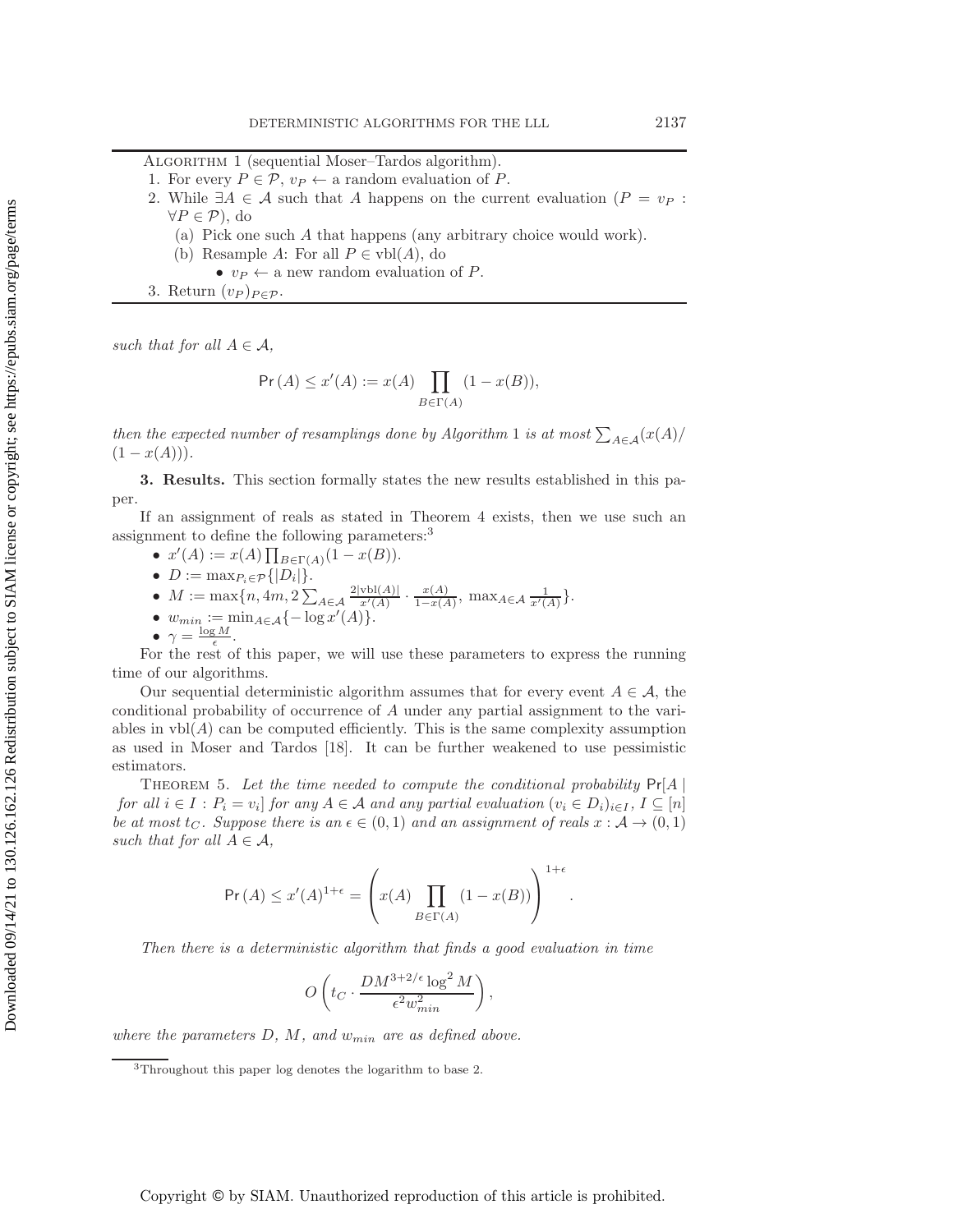We make a few remarks to give a perspective on the magnitudes of the parameters involved in our running time bound. As a guideline to reading the results, it is convenient to think of M as  $O(m + n)$  and of  $w_{min}$  as  $\Omega(1)$ .

Indeed,  $w_{min} = \Omega(1)$  holds whenever the  $x(A)$ 's are bounded away from one by a constant. For this setting we also have, without loss of generality,<sup>4</sup> that  $x(A)$  =  $\Omega(m^{-1})$ . Lastly, the factor  $(\prod_{B \in \Gamma(A)} (1 - x(B)))^{-1}$  is usually small; e.g., in all appli-<br>certions using the summatric LLL or the simple esymmetric version [14, 15] this fector cations using the symmetric LLL or the simple asymmetric version [14, 15] this factor is a constant. This makes  $M$  at most a polynomial in  $m$  and  $n$ . For most applications of the LLL this also makes  $M$  polynomial in the size of the input/output. For all these settings our algorithms are efficient: the running time bound of our sequential algorithm is polynomial in  $M$  and that of our parallel algorithm is polylogarithmic in M using at most  $M^{O(1)}$  many processors.

Notable exceptions in which  $M$  is not polynomial in the input size are the problems in [10]. For these problems M is still  $\tilde{O}(m + n)$  but the number of events m is exponential in the number of variables  $n$  and the input/output size. For these settings, the problem of checking whether a given evaluation is good is coNP-complete, and obtaining a derandomized algorithm is an open question.

It is illuminating to look at the special case of  $k$ -CNF both in the statements of our theorems and in the proofs, as many of the technicalities disappear while retaining the essential ideas. For this reason, we state our results also for k-CNF. The magnitudes of the above parameters in the k-CNF applications are given by  $x'(A) > 1/de, D = 2$ ,  $M = O(m)$ , and  $w_{min} \approx k$ .

COROLLARY 6. For any  $\epsilon \in (0,1)$  there is a deterministic algorithm that finds *a satisfying assignment to any* k*-CNF formula with* m *clauses in which each clause shares variables with at most*  $2^{k/(1+\epsilon)}/e - 1$  *other clauses in time*  $\tilde{O}(m^{3+2/\epsilon})$ *.* 

We also give a parallel deterministic algorithm. This algorithm makes a different complexity assumption about the events, namely, that their decision tree complexity is small. This assumption is quite general and includes almost all applications of the LLL (except, again, for the problems mentioned in [10]). They are an interesting alternative to the assumption that conditional probabilities can be computed efficiently as used in the sequential algorithm.

THEOREM 7. For a given evaluation, let the time taken by  $M^{O(1)}$  processors to *check the truth of an event*  $A \in \mathcal{A}$  *be at most t<sub>eval</sub>. Let*  $t_{MIS}$  *be the time to compute the maximal independent set in an* m*-vertex graph using* M<sup>O</sup>(1) *parallel processors on an EREW PRAM (Exclusive Read Exclusive Write PRAM). Suppose there is an*  $\epsilon \in (0,1)$  and an assignment of reals  $x : A \to (0,1)$  such that for all  $A \in \mathcal{A}$ ,

$$
\Pr(A) \le x'(A)^{1+\epsilon} = \left(x(A) \prod_{B \in \Gamma(A)} (1 - x(B))\right)^{1+\epsilon}
$$

.

*If there exists a constant c such that every event*  $A \in \mathcal{A}$  *has* decision tree complexity<sup>5</sup>

<sup>&</sup>lt;sup>4</sup>With  $x(A)$  being bounded away from one and given the  $\epsilon$ -slack assumed in our theorems, one can always reduce  $\epsilon$  slightly to obtain a small constant-factor gap between  $x'(A)$  and Pr(A) (similar to [18]) and then increase any extremely small  $x(A)$  to at least  $c/m$  for some small constant  $c > 0$ . Increasing  $x(A)$  in this way only weakens the LLL condition for the event A itself. Furthermore, the effect on the LLL condition for any event due to the changed  $(1 - x(B))$  factors of one of its (at most m) neighboring events B accumulates to at most  $(1 - c/m)^m$ , which can be made larger than the produced gap between  $x'(A)$  and  $Pr(A)$ .

<sup>&</sup>lt;sup>5</sup>Informally, we say that a function  $f(x_1,...,x_n)$  has decision tree complexity at most k if we can determine its value by adaptively querying at most  $k$  of the  $n$  input variables.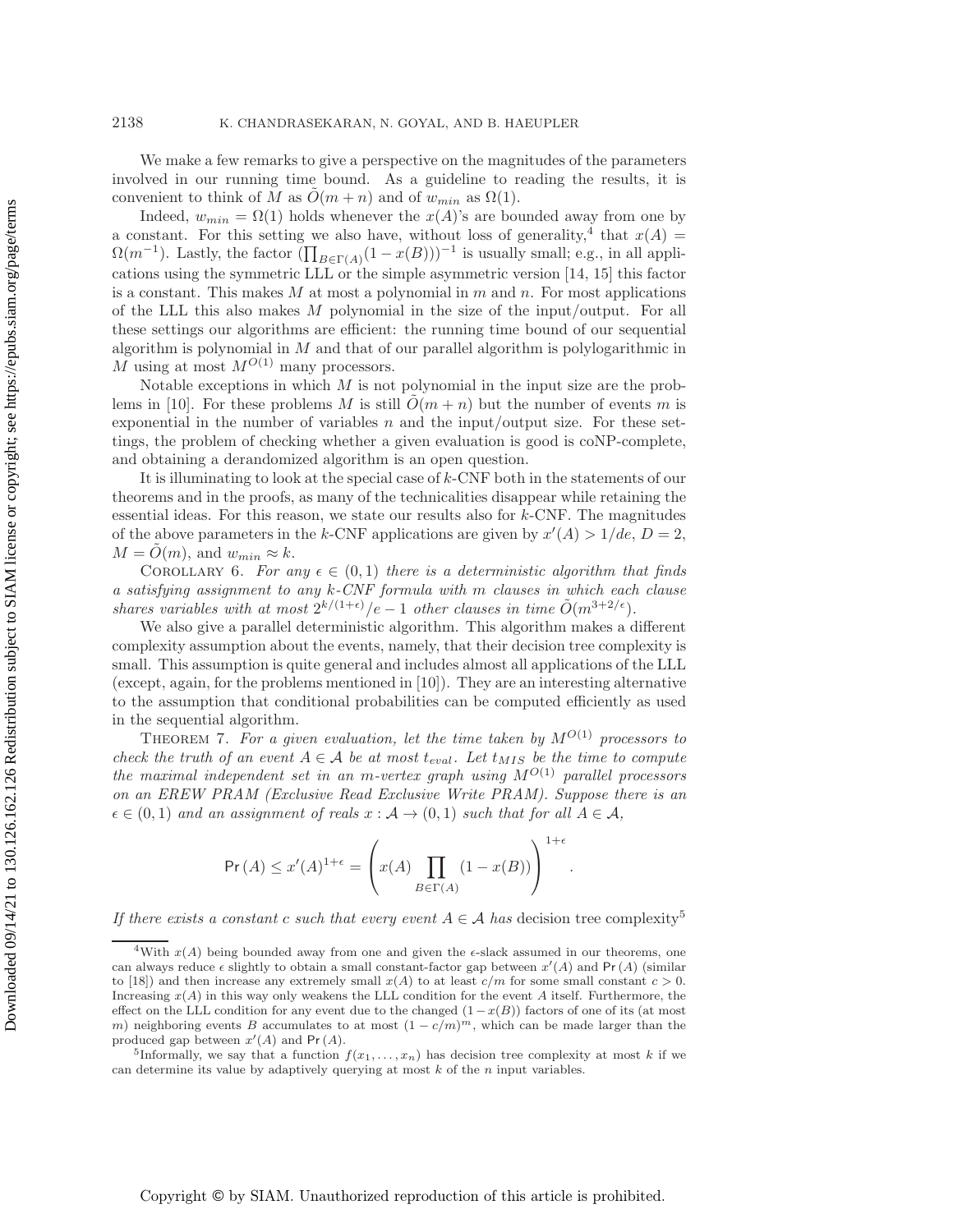$$
O\left(\frac{\log M}{\epsilon w_{min}}(t_{MIS} + t_{eval}) + \gamma \log D\right)
$$

 $using\ M^{O((c/\epsilon)\log D)}\ process$ ors.

The fastest known algorithm for computing the maximal independent set in an m-vertex graph using  $M^{O(1)}$  parallel processors on an EREW PRAM runs in time  $t_{MIS} = O(\log^2 m)$  [2, 13]. Using this in the theorem, we get the following corollary for k-CNF.

COROLLARY 8. For any  $\epsilon \in (0,1)$  there is a deterministic parallel algorithm that uses  $m^{O(1/\epsilon)}$  processors on an EREW PRAM and finds a satisfying assignment to *any* k*-CNF formula with* m *clauses in which each clause shares variables with at most*  $2^{k/(1+\epsilon)}/e$  other clauses in time  $O(\log^3 m/\epsilon)$ .

**4. Techniques.** In this section, we informally describe the main ideas of our approach in the special context of  $k$ -CNF formulas and indicate how they generalize. Reading this section is not essential but provides intuition behind the techniques used for developing deterministic algorithms for the general LLL. For the sake of exposition in this section, we omit numerical constants in some mathematical expressions. Familiarity with the Moser–Tardos paper [18] is useful but not necessary for this section.

**4.1. The Moser–Tardos derandomization.** Let F be a k-CNF formula with m clauses. We note immediately that if  $k > 1 + \log m$ , then the probability that a random assignment does not satisfy a clause is  $2^{-k} \leq 1/(2m)$ . Thus the probability that on a random assignment  $F$  has an unsatisfied clause is at most  $1/2$ , and hence a satisfying assignment can be found in polynomial time using the method of conditional probabilities (see, e.g., [14]). Henceforth, we assume that  $k \leq 1 + \log m$ . We also assume that each clause in F shares variables with at most  $2^k/e - 1$  other clauses; thus the LLL guarantees the existence of a satisfying assignment.

To explain our techniques we first need to outline the deterministic algorithms of Moser and Moser and Tardos which work in polynomial time, albeit only for  $k = O(1)$ . Consider a table  $T$  of values: for each variable in  $P$  the table has a sequence of values, each picked at random according to its distribution. We can run Algorithm 1 using such a table: instead of randomly sampling afresh each time a new evaluation for a variable is needed, we pick its next unused value from  $T$ . The fact that the randomized algorithm terminates quickly in expectation (Theorem 4) implies that there exist small tables (i.e., small lists for each variable) on which the algorithm terminates with a satisfying assignment. The deterministic algorithm finds one such table.

The constraints to be satisfied by such a table can be described in terms of *witness trees*: for a run of the randomized algorithm, whenever an event is resampled, a witness tree "records" the sequence of resamplings that led to the current resampling. We will not define witness trees formally here; see [18] or section 5 for a formal definition. We say that a witness (we will often just use "witness" instead of "witness tree") is *consistent* with a table if this witness arises when the table is used to run Algorithm 1. If the algorithm using a table  $T$  does not terminate after a small number of resamplings, then it has a large consistent witness certifying this fact. Thus if we use a table which has no large consistent witness, the algorithm should terminate quickly.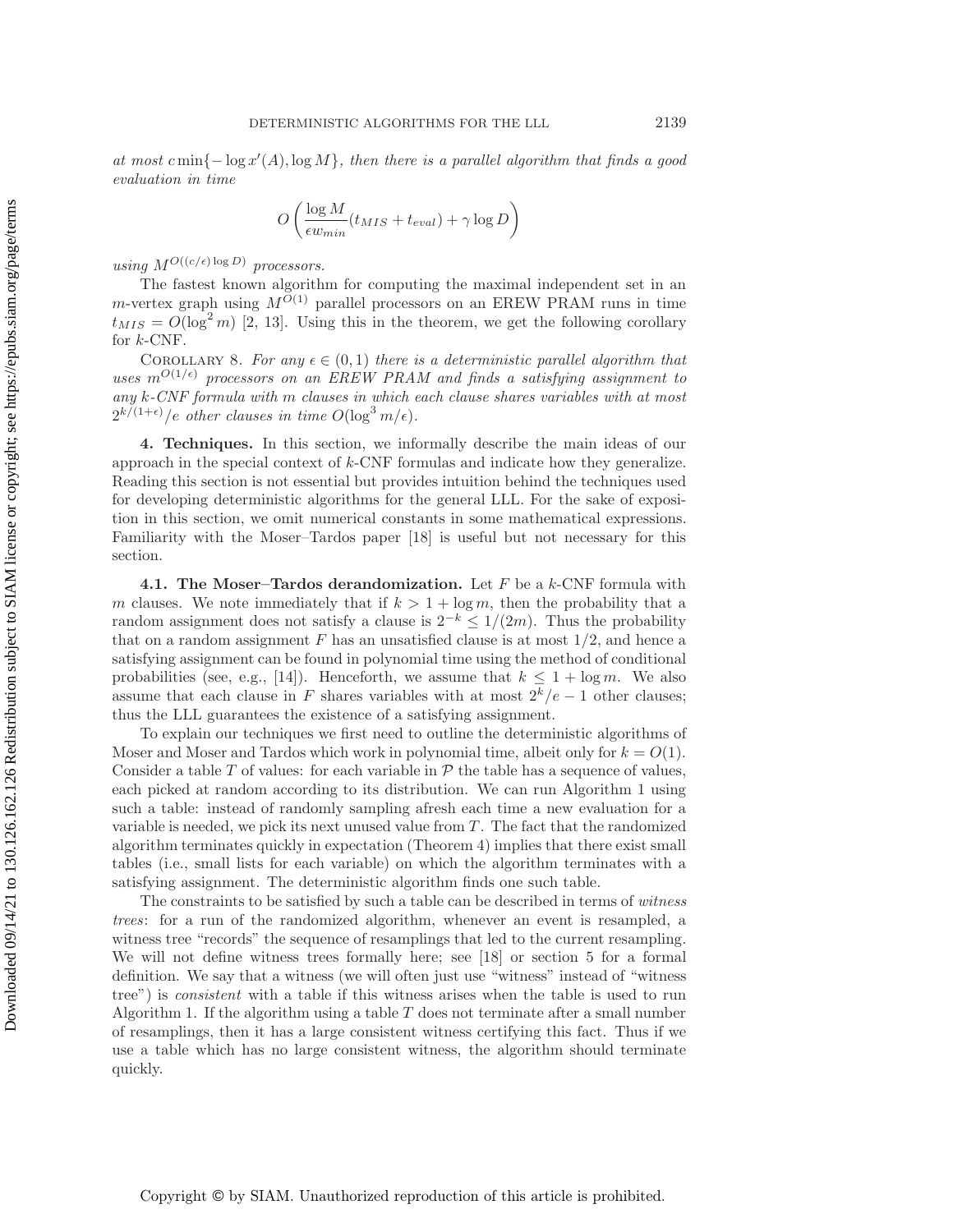The deterministic algorithms of Moser and Moser and Tardos compute a list L of witness trees satisfying the following properties:

- 1. Consider an arbitrary but fixed table  $T$ . If no witness in  $L$  is consistent with T, then there is no large witness tree consistent with  $T$ .
- 2. The expected number of witnesses in L consistent with a random table is less than 1. This property is needed in order to apply the method of conditional probabilities to find a small table with which no tree in L is consistent.
- 3. The list L is of polynomial size. This property is necessary for the method of conditional probabilities to be efficient.

We now describe how these properties arise naturally while using Algorithm 1 and how to find the list L. In the context of  $k$ -CNF formulas with m clauses satisfying the degree bound, Moser (and also Moser and Tardos when their general algorithm is interpreted for  $k$ -CNF) prove two lemmas that they use for derandomization. The *expectation lemma* states that the expected number of large (size at least  $log m$ ) consistent witness trees (among all possible witness trees) is less than 1/2 (here randomness is over the choice of the table). At this point we could try to use the method of conditional probabilities to find a table such that there are no large witness trees consistent with it. However, there are infinitely many witness trees, and so it is not clear how to proceed by this method.

This difficulty is resolved by the *range lemma* which states that if, for some u, no witness tree with size in the range  $[u, ku]$  is consistent with a table, then no witness tree of size at least  $u$  is consistent with the table. Thus, the list  $L$  is the set of witness trees of size in the range  $[u, ku]$ . Now one can find the required table by using the method of conditional probabilities to exclude all tables with a consistent witness in L. The number of witnesses in L is  $m^{\Omega(k^2)}$ . To proceed by the method of conditional probabilities we need to explicitly maintain  $L$  and find values for the entries in the table so that none of the witnesses in L remains consistent with it.

Thus, the algorithm of Moser (and respectively Moser and Tardos) works in polynomial time only for constant k. Clearly, it is the size of  $L$  that is the bottleneck toward achieving polynomial running time for  $k = \omega(1)$ . One possible way to deal with the large size of  $L$  would be to maintain  $L$  in an implicit manner, thereby using a small amount of space. We do not know how to achieve this. We solve this problem in a different way by working with a new (though closely related) notion of witness trees, which we explain next.

**4.2. Partial witness trees.** For a run of the Moser–Tardos randomized algorithm using a table  $T$ , for each resampling of an event, we get one witness tree consistent with T. Given a consistent witness tree of size  $ku + 1$ , removing the root gives rise to up to  $k$  new consistent witnesses, whose union is the original witness minus the root. Clearly one of these new subtrees has size at least  $u$ . This proves their range lemma. The range lemma is optimal for the witness trees. That is, for a given  $u$  it is not possible to reduce the multiplicative factor of  $k$  between the two endpoints of the range  $[u, ku]$ .

We overcome this limitation by introducing *partial witness trees*, which have properties similar to those of witness trees but have the additional advantage of allowing a tighter range lemma. The only difference between witness trees and partial witness trees is that the root, instead of being labeled by a clause  $C$  (as is the case for witness trees), is labeled by a *subset* of variables from C. Now, instead of removing the root to construct new witness trees as in the proof of the Moser–Tardos range lemma, each subset of the set labeling the root gives a new consistent partial witness tree.

Downloaded 09/14/21 to 130.126.162.126 Redistribution subject to SIAM license or copyright; see https://epubs.siam.org/page/terms Downloaded 09/14/21 to 130.126.162.126 Redistribution subject to SIAM license or copyright; see https://epubs.siam.org/page/terms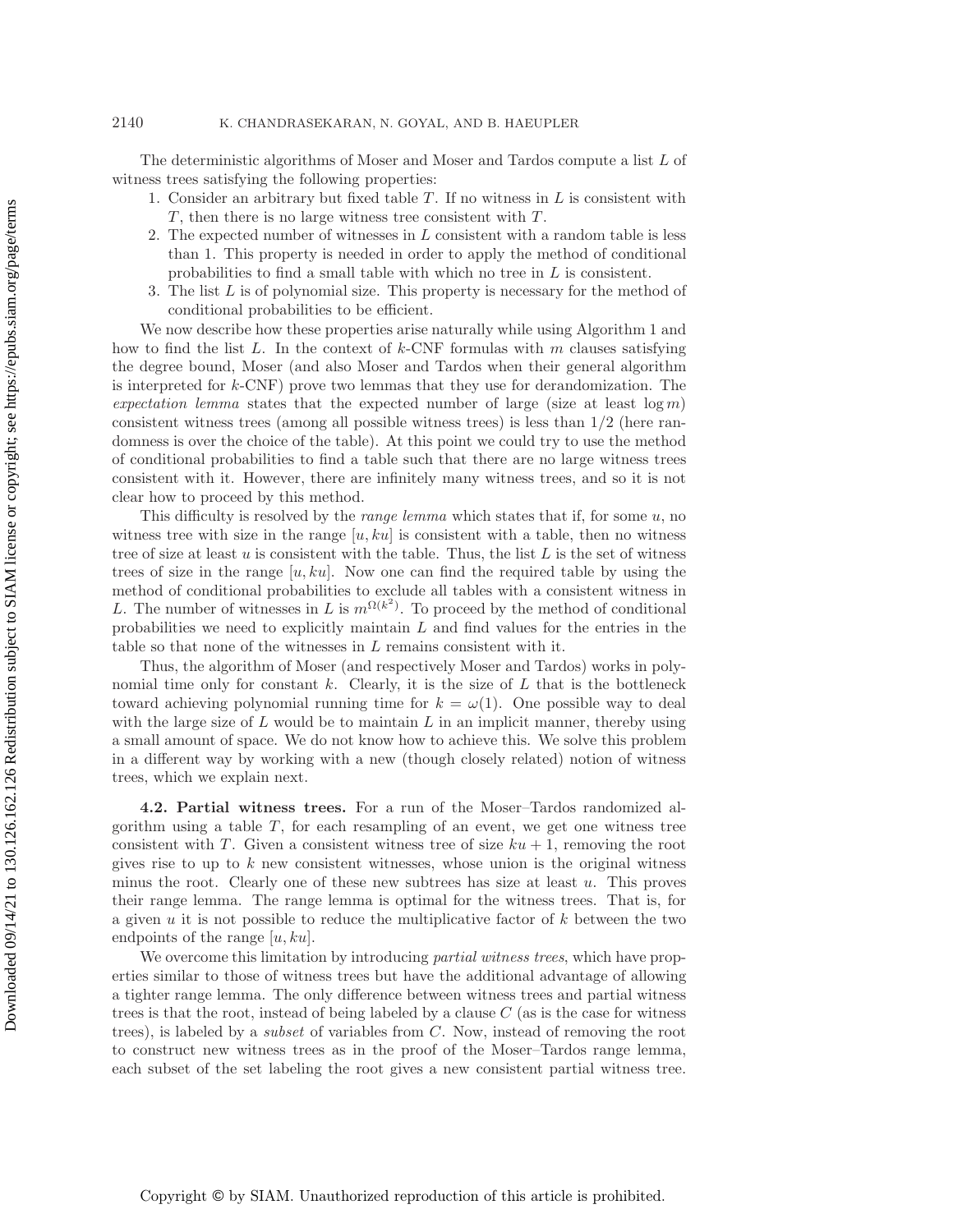This flexibility allows us to prove the range lemma for the smaller range  $[u, 2u]$ . The number of partial witness trees is larger than the number of witness trees because there are  $2<sup>k</sup>m$  choices for the label of the root (as opposed to m choices in the case of witness trees) since the root may be labeled by any subset of variables in a clause. But  $2^k \leq 2m$ , as explained at the beginning of section 4.1. Thus for each witness tree there are at most  $2^k \leq 2m$  partial witnesses, and the expectation lemma holds with similar parameters for partial witnesses as well. The method of conditional probabilities now needs to handle partial witness trees of size in the range  $[\log m, 2 \log m]$ , which is the new L. The number of partial witnesses in this range is  $m^{\Omega(k)}$ , which is still too large. The next ingredient reduces this number to a manageable size.

4.3.  $\epsilon$ -slack. By introducing an  $\epsilon$ -slack, that is, by making the slightly stronger assumption that each clause intersects at most  $2^{(1-\epsilon)k}/e$  other clauses, we can prove a stronger expectation lemma: the expected number of partial witnesses of size more than  $(4\log m)/\epsilon k$  is less than 1/2. Indeed, the number of labeled trees of size u and degree at most d is less than  $(ed)^u \leq 2^{(1-\epsilon)ku}$  (see [11]). Thus the number of partial witnesses of size u is less than  $2^k m 2^{(1-\epsilon)ku}$ , where the factor  $2^k m \ (\leq 2m^2)$ accounts for the number of possible labels for the root. Moreover, the probability that a given partial witness tree of size u is consistent with a random table is  $2^{-k(u-1)}$  (as opposed to  $2^{-ku}$  in the case of a witness tree). This is proved in a manner similar to that for witness trees. Thus the expected number of partial witnesses of size at least  $\gamma = 4 \log m / \epsilon k$  consistent with a random table is at most

$$
\sum_{u\geq \gamma} 2^k m 2^{(1-\epsilon)ku} \cdot 2^{-k(u-1)} \leq \sum_{u\geq \gamma} 2^{2k} m 2^{-\epsilon ku} \leq \sum_{u\geq \gamma} 4m^3 2^{-\epsilon ku} \leq 1/2.
$$

Now, by the new expectation and range lemmas it is sufficient to consider partial witnesses of size in the range  $[(4 \log m)/\epsilon k, (8 \log m)/\epsilon k]$ . The number of partial witnesses of size in this range is polynomial in  $m$ ; thus the list  $L$  of trees that the method of conditional probabilities needs to maintain is polynomial in size.

**4.4. General version.** More effort is needed to obtain a deterministic algorithm for the general version of the LLL. Here, the events are allowed to have significantly varying probabilities of occurrence and unrestricted structure.

One issue is that an event could possibly depend on all  $n$  variables. In that case, taking all variable subsets of a label for the root of a partial witness would give up to  $2^n$  different possible labels for the roots. However, for the range lemma to hold true, we do not need to consider all possible variable subsets for the root; instead, for each root event A it is sufficient to have a preselected choice of  $2vbl(A)$  labels. This preselected choice of labels  $\mathbb{B}_A$  is fixed for each event A in the beginning.

The major difficulty in derandomizing the general LLL is in finding a list  $L$  satisfying the three properties mentioned earlier for applying the method of conditional probabilities. The range lemma can still be applied. However, the existence of low probability events with (potentially) many neighbors may lead to as many as  $O(m^u)$ partial witnesses of size in the range  $[u, 2u]$ . Indeed, it can be shown that there are instances in which there is no setting of  $u$  such that the list  $L$  containing all witnesses of size in the range  $[u, 2u]$  satisfies properties 2 and 3 mentioned in section 4.1.

The most important ingredient for working around this in the general setting is the notion of *weight of a witness tree*. The weight of a tree is the sum of the weights of individual vertices; more weight is given to those vertices whose corresponding bad events have smaller probability of occurrence. Our deterministic algorithm for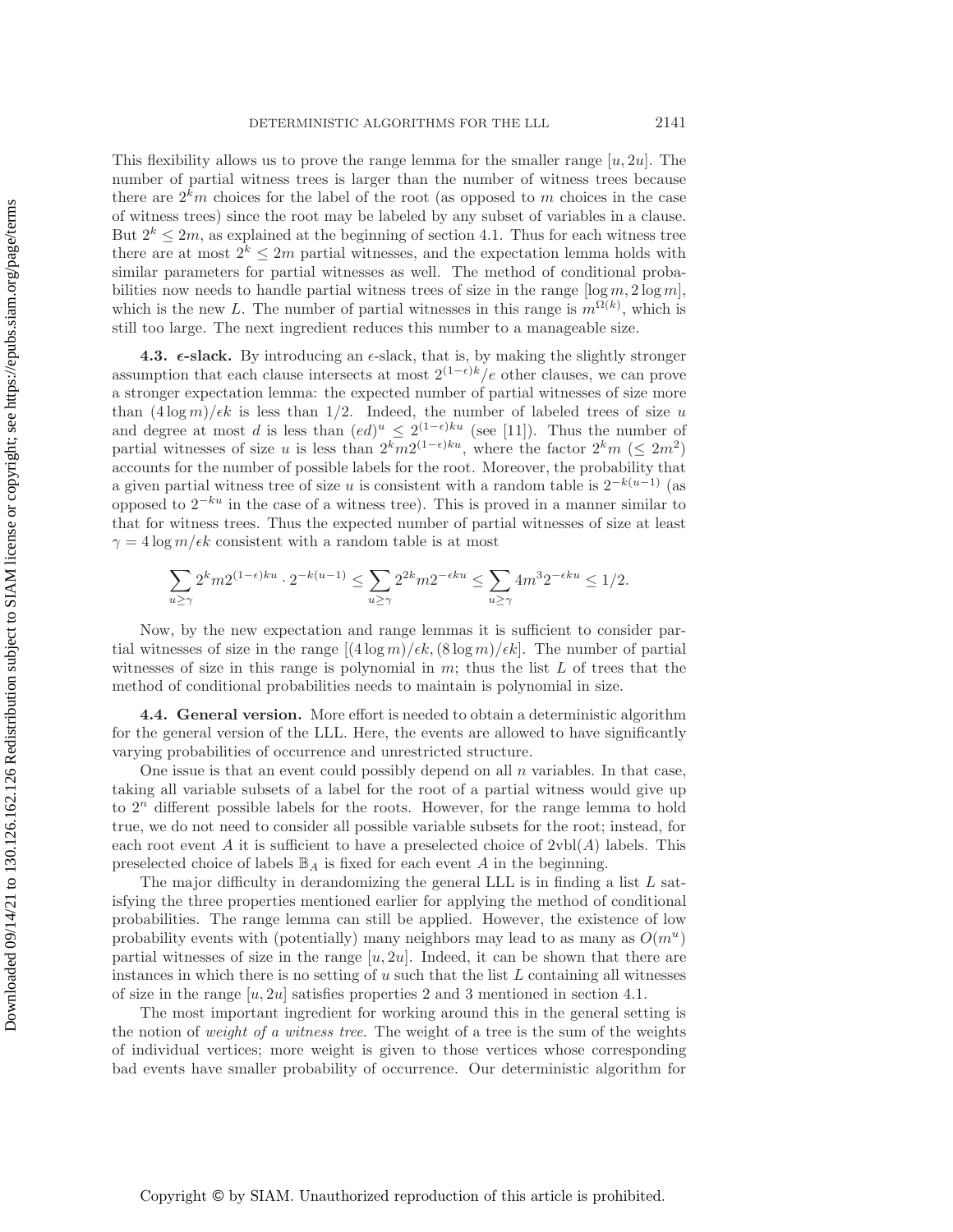the general version finds a list  $L$  that consists of partial witnesses with weight (as opposed to size) in the range  $[\gamma, 2\gamma]$ , where  $\gamma$  is a number depending on the problem. It is easy to prove a similar range lemma for weight-based partial witnesses which guarantees property 1 for this list. Further, the value of  $\gamma$  can be chosen so that the expectation lemma of Moser and Tardos can be adjusted to lead to property 2 for L. Unfortunately one cannot prove property 3 by counting the number of partial witnesses using combinatorial enumeration methods as in [17]. This is due to the possibility of up to  $O(m)$  neighbors for each event A in the dependency graph. However, the strong coupling between weight and probability of occurrence of bad events can be used to obtain property 3 directly from the expectation lemma.

**4.5. Parallel algorithm.** For the parallel algorithm, we use the technique of limited-independence spaces or, more specifically, k-wise  $\delta$ -dependent probability spaces due to Naor and Naor [19] and its extensions [4, 8]. This is a well-known technique for derandomization. The basic idea here is that instead of using perfectly random bits in the randomized algorithm, we use random bits chosen from a limited-independence probability space. For many algorithms it turns out that their performance does not degrade when using bits from such a probability space; but now the advantage is that these probability spaces are much smaller in size, and so one can enumerate all the sample points in them and choose a good one, thereby obtaining a deterministic algorithm. This tool was applied by Alon [1] to give a deterministic parallel algorithm for k-uniform hypergraph 2-coloring and other applications of the LLL, but with much worse parameters than ours. Our application of this tool is quite different from the way Alon uses it: Alon starts with a random 2-coloring of the hypergraph chosen from a small size limited-independence space; he then shows that at least one of the sample points in this space has the property that the monochromatic hyperedges and almost monochromatic hyperedges form small connected components. For such a coloring, one can alter it locally over vertices in each component to get a valid 2-coloring.

In contrast, our algorithm is very simple (we describe it for  $k$ -CNF; the arguments are very similar for hypergraph 2-coloring and for the general LLL): recall that for a random table, the expected number of consistent partial witnesses with size in the range  $[(4\log m)/\epsilon k, (8\log m)/\epsilon k]$  is at most 1/2 (for the case of k-CNF). Each of these partial witnesses uses at most  $((8 \log m)/\epsilon k) \cdot k = ((8 \log m)/\epsilon)$  entries from the table. Now, instead of using a completely random table, we use a table chosen according to an  $(8 \log m/\epsilon)$ -wise independent distribution (i.e., any subset of at most  $(8 \log m)/\epsilon$ entries has the same joint distribution as in a random table). So any partial witness tree is consistent with the new random table with the same probability as before, and hence the expected number of partial witnesses consistent with the new random table is still at most  $1/2$ . But now the key point to note is that the number of tables in the new limited-independence distribution is much smaller and we can try each of them in parallel until we succeed with one of the tables. To make the probability space even smaller we use  $k$ -wise  $\delta$ -dependent distributions, but the idea remains the same. Finally, to determine whether a table has no consistent partial witness whose size is at least  $(4\log m)/\epsilon k$ , we run the parallel algorithm of Moser and Tardos on the table.

In order to apply the above strategy to the general version, we require that the number of variables on which witnesses depend be small, and hence the number of variables on which events depend should also be small. In our general parallel algorithm we relax this to some extent: instead of requiring that each event depend on few variables, we only require that the decision tree complexity of the event be small. The idea behind the proof remains the same.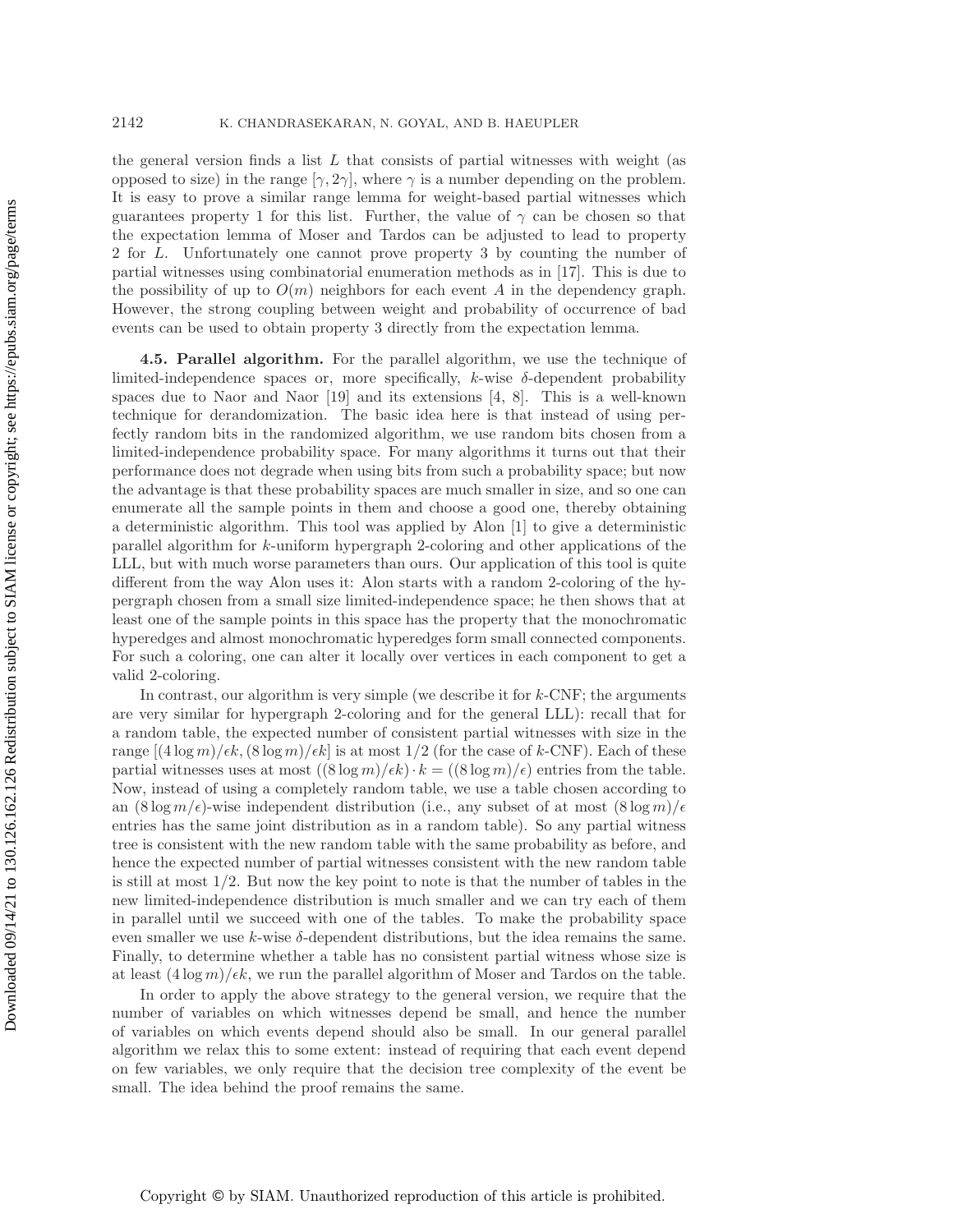**5. The partial witness structure.** In this section we define the partial witness structures and their weight. We then prove the new range lemma using these weights.

**5.1. Definitions.** For every  $A \in \mathcal{A}$  we fix an arbitrary rooted *binary variable splitting*  $\mathbb{B}_A$ . It is a binary tree in which all vertices have labels which are nonempty subsets of vbl $(A)$ : the root of  $\mathbb{B}_A$  is labeled by vbl $(A)$  itself, the leaves are labeled by distinct singleton subsets of  $vbl(A)$ , and every nonleaf vertex in  $\mathbb{B}_A$  is labeled by the disjoint union of the labels of its two children. This means that every nonroot nonleaf vertex is labeled by a set  $\{v_{i_1}, \ldots, v_{i_k}\}, k \geq 2$ , while its children are labeled by  $\{v_{i_1},\ldots,v_{i_j}\}\$  and  $\{v_{i_{j+1}},\ldots,v_{i_k}\}\$  for some  $1 \leq j \leq k-1$ . Note that  $\mathbb{B}_A$  consists of  $2|\text{vbl}(A)| - 1$  vertices. We abuse the notation  $\mathbb{B}_A$  to also denote the set of labels of the vertices of this binary variable splitting. The binary variable splitting is not to be confused with the (partial) witness tree, which we define next. The elements from  $\mathbb{B}_A$ will be used solely to define the possible labels for the roots of partial witness trees. An example of a binary variable splitting  $\mathbb{B}_A$  can be found in Figure 1.



FIG. 1. A binary variable splitting for an event A that depends on variables  $x_1, x_2, x_3, x_4, x_5, x_6$ .

 $\{x_5\}$ 

 $\{x_6\}$ 

 $\{x_1\}$ 

 $\{x_2\}$ 

A *partial witness tree*  $\tau_S$  is a finite rooted tree whose vertices apart from the root are labeled by events from  $A$ , while the root is labeled by some subset  $S$  of variables with  $S \in \mathbb{B}_R$  for some  $R \in \mathcal{A}$ . Each child of the root must be labeled by an event A that depends on at least one variable in S (thus a neighbor of the corresponding root event); the children of every other vertex that is labeled by an event  $B$  must be labeled either by  $B$  or by a neighboring event of  $B$ , i.e., its label should be from  $\Gamma^+(B)$ . Define  $V(\tau_S)$  to be the set of vertices of  $\tau_S$ . For notational convenience, we use  $\overline{V}(\tau_S) := V(\tau_S) \setminus {\text{Root}(\tau_S)}$  and denote the label of a vertex  $v \in \overline{V}(\tau_S)$  by [v].

A *full witness tree* is a special case of a partial witness where the root is the complete set  $vbl(A)$  for some  $A \in \mathcal{A}$ . In such a case, we relabel the root with A instead of  $vbl(A)$ . Note that this definition of a full witness tree is the same as that of the witness trees in [18].

Define the weight of an event  $A \in \mathcal{A}$  to be  $w(A) = -\log x'(A)$ . Define the *weight of a partial witness tree*  $\tau_s$  as the sum of the weights of the labels of the vertices in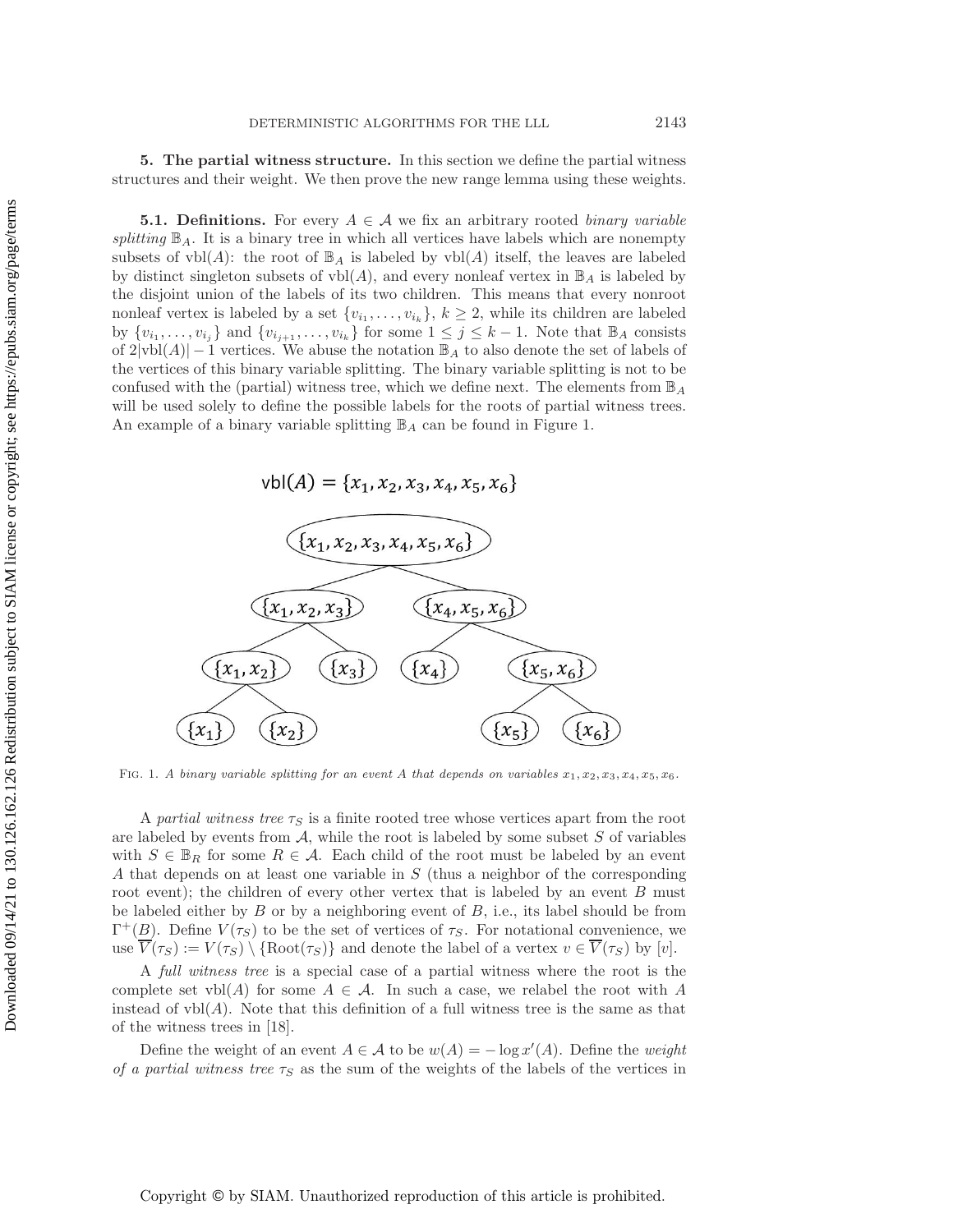$\overline{V}(\tau_S)$ , i.e.,

$$
w(\tau_S) := \sum_{v \in \overline{V}(\tau_S)} w([v]) = -\log \left( \prod_{v \in \overline{V}(\tau_S)} x'([v]) \right).
$$

The *depth* of a vertex v in a witness tree is the distance of v from the root in the witness tree. We say that a partial witness tree is *proper* if for every vertex v, all children of v have distinct labels.

Similarly to [16], we will control the randomness used by the algorithm using a *table* of evaluations, denoted by  $T$ . It is convenient to think of  $T$  as a matrix. This table contains one row for each variable in  $P$ . Each row contains evaluations for its variable. Note that the number of columns in the table could possibly be infinite. In order to use such a table in the algorithm, we maintain a pointer  $t_i$  for each variable  $P_i \in \mathcal{P}$  indicating the column containing its current value used in the evaluation of the events. We denote the value of  $P_i$  at  $t_i$  by  $T(i, t_i)$ . If we want to resample an evaluation for  $P_i$ , we increment the pointer  $t_i$  by one and use the value at the new location.

We call a table T a *random table* if, for all variables  $P_i \in \mathcal{P}$  and all positions j, the entry  $T(i, j)$  is picked independently at random according to the distribution of  $P_i$ . It is clear that running Algorithm 1 is equivalent to using a random table to run Algorithm 2 below.

Algorithm 2 (Moser–Tardos algorithm with input table).

Input: Table T with values for variables

Output: An assignment of values for variables so that none of the events in  $A$  happens 1. For every variable  $P_i \in \mathcal{P}$ : Initialize the pointer  $t_i = 1$ .

2. While  $\exists A \in \mathcal{A}$  that happens on the current assignment (i.e., for all  $P_i \in \mathcal{P}$ :  $P_i = T(i, t_i)$  do

(a) Pick one such A.

- (b) Resample A: For all  $P_i \in vbl(A)$  increment  $t_i$  by one.
- 3. Return for all  $P_i \in \mathcal{P} : P_i = T(i, t_i)$ .

In the above algorithm, step  $2(a)$  is performed by a fixed arbitrary deterministic procedure. This makes the algorithm well defined.

Let  $C : \mathbb{N} \to \mathcal{A}$  be an ordering of the events (with repetitions), which we call the *event-log*. Let the ordering of the events as they have been selected for resampling in the execution of Algorithm 2 using a table  $T$  be denoted by an event-log  $C_T$ . Observe that  $C_T$  is partial if the algorithm terminates after a finite number of resamplings t; i.e.,  $C_T(i)$  is defined only for  $i \in \{1, 2, \ldots, t\}.$ 

Given an event-log C, associate with each resampling step t and each  $S \in \mathbb{B}_{C(t)}$  a partial witness tree  $\tau_C(t, S)$  as follows. Define  $\tau_C^{(t)}(t, S)$  to be an isolated root vertex labeled S. Going backward through the event-log, for each  $i = t-1, t-2, \ldots, 1$ : (i) if there is a nonroot vertex  $v \in \tau_C^{(i+1)}(t, S)$  such that  $C(i) \in \Gamma^+([v])$ , then from among all such vertices choose the one whose distance from the root is maximum (break ties arbitrarily) and attach a new child vertex u to v with label  $C(i)$ , thereby obtaining the tree  $\tau_C^{(i)}(t, S)$ ; (ii) else if  $S \cap \text{vbl}(C(i))$  is nonempty, then attach a new child vertex to the root with label  $C(i)$  to obtain  $\tau_C^{(i)}(t, S)$ ; (iii) else, set  $\tau_C^{(i)}(t, S) = \tau_C^{(i+1)}(t, S)$ . Finally, set  $\tau_C(t, S) = \tau_C^{(1)}(t, S)$ .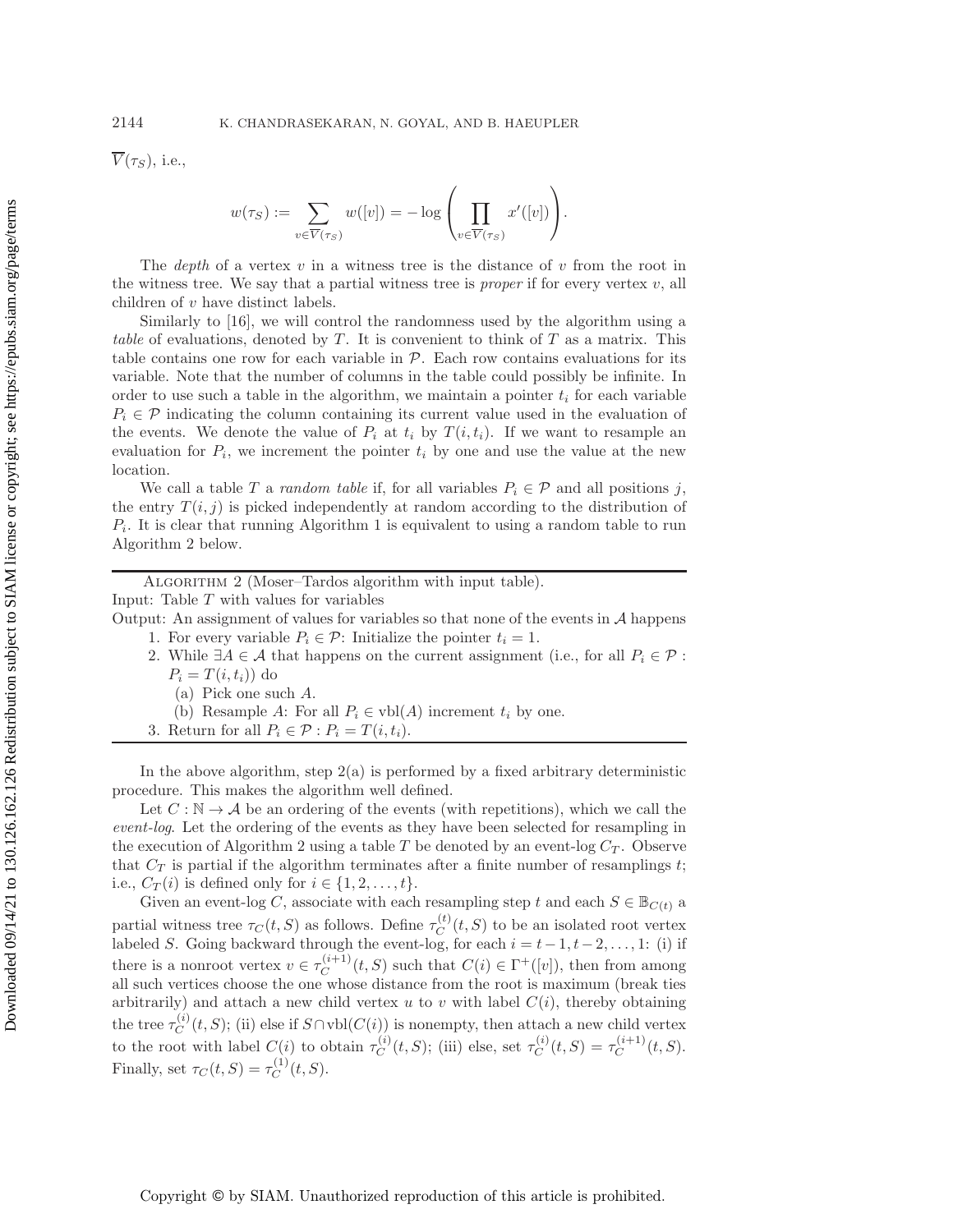

Fig. 2. The dependency graph and an example of a partial witness tree constructed from the event-log  $C = A_2, A_3, A_5, A_4, A_1, A_3, A_1, A_5, A_2, \ldots$ , where  $\text{vbl}(A_1) = \{x_1, x_2, x_3\}$ ,  $\text{vbl}(A_2) =$  ${x_1, x_4, x_5}$ ,  ${\text{vbl}}(A_3) = {x_4, x_5, x_6}$ ,  ${\text{vbl}}(A_4) = {x_3, x_7}$ ,  ${\text{vbl}}(A_5) = {x_4, x_6}$ . Note that the last occurrence of the event A<sup>5</sup> is not added to the witness since it does not share a variable with the variable subset  $\{x_1, x_5\} \subset \text{vbl}(A_2)$  that was selected as a root.

Note that if  $S = \text{vbl}(A) \in \mathbb{B}_A$ , then  $\tau_C(t, S)$  is a full witness tree with root A. For such a full witness tree, our construction is the same as the construction of *witness trees associated with the log* in [18].

We say that the partial witness tree  $\tau_S$  *occurs* in event-log C if there exists  $t \in \mathbb{N}$ such that for some  $A \in \mathcal{A}$  such that  $S \in \mathbb{B}_A$ ,  $C(t) = A$  and  $\tau_S = \tau_C(t, S)$ . An example illustrating these definitions can be found in Figure 2.

For a table T, a T-check on a partial witness tree  $\tau_S$  uses table T as follows. In decreasing order of depth, visit the nonroot vertices of  $\tau_s$ , and for a vertex with label A, take the first unused value from T for each  $x \in vbl(A)$  and check whether the resulting evaluation makes A happen. The T *-check passes* if all events corresponding to vertices apart from the root happen when checked. We say that a partial witness tree is *consistent with a table* T if the T -check passes on the partial witness tree.

Most of the above definitions are simple extensions of the ones given in [18].

**5.2. Properties.** In this section we state and prove two important properties of the partial witness tree which will be useful in obtaining the deterministic sequential and parallel algorithms.

The following lemma proves that, given a witness tree, one can use the T-check procedure to exactly determine which values were used in the resamplings that lead to this witness tree.

LEMMA 9. For a fixed table T, if a partial witness tree  $\tau_S$  occurs in the event-log  $C_T$ *, then* 

1.  $\tau_S$  *is proper.* 

2.  $\tau_s$  *is consistent with* T.

*Proof*. The proof of this lemma is essentially Lemma 2.1 in [18] and is included here for completeness.

Since  $\tau_S$  occurs in  $C_T$ , there exists some time instant t such that for  $S \in \mathbb{B}_{C_T(t)}$ ,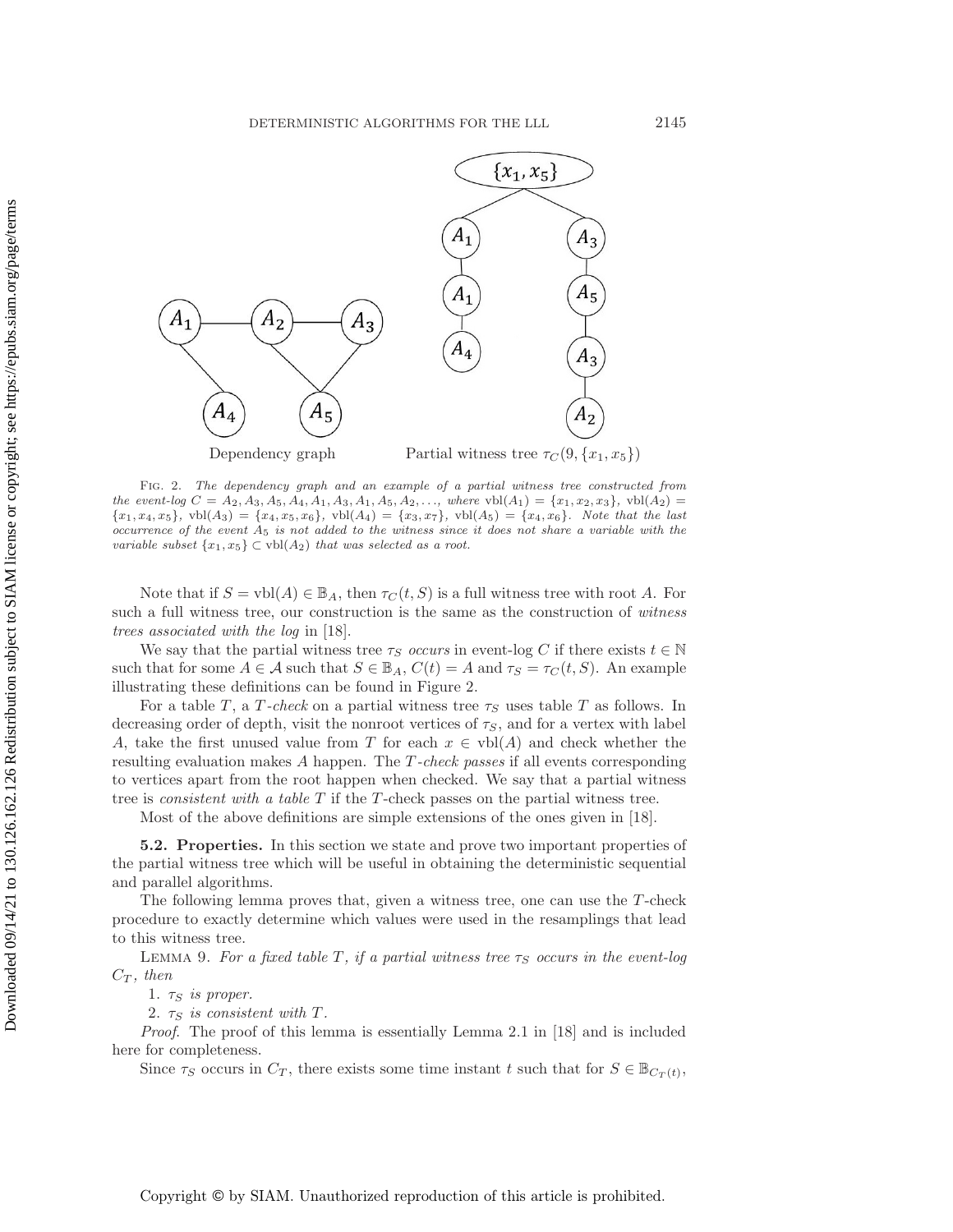$\tau_S = \tau_{C_T}(t, S)$ . For each  $v \in \overline{V}(\tau_S)$ , let  $d(v)$  denote the depth of vertex v and let  $q(v)$  denote the largest value q with v contained in  $\tau_{C_T}^{(q)}(t)$ . We observe that  $q(v)$  is the time instant in which v was attached to  $\tau_{C_T}(t, S)$  by the procedure constructing  $\tau_{C_T}(t, S)$ .

If  $q(u) < q(v)$  for vertices  $u, v \in \overline{V}(\tau_S)$ , and vbl $([u])$  and vbl $([v])$  are not disjoint, then  $d(u) > d(v)$ . Indeed, when adding the vertex u to  $\tau_{C_T}^{(q(u)+1)}(t)$  we attach it to  $v$  or to another vertex of equal or greater depth. Therefore, for any two vertices  $u, v \in \overline{V}(\tau_S)$  at the same depth  $d(u) = d(v)$ , [u] and [v] do not depend on any common variables; that is, the labels in every level of  $\tau_s$  form an independent set in G. In particular  $\tau_s$  must be proper.

Now consider a nonroot vertex v in the partial witness tree  $\tau_S$ . Let  $P_i \in \text{vbl}([v])$ . Let  $\mathcal{D}(i)$  be the set of vertices  $w \in \tau_S$  with depth greater than that of v such that  $[w]$ depends on variable  $P_i$ .

When the T-check considers the vertex  $v$  and uses the next unused evaluation of the variable  $P_i$ , it uses the evaluation  $T(i, |\mathcal{D}(i)|)$ . This is because the witness check visits the vertices in order of decreasing depth, and among the vertices with depth equal to that of v, only |v| depends on  $P_i$  (as we proved earlier that vertices with equal depth are variable disjoint). So the T-check must have used values for  $P_i$ exactly when it was considering the vertices in  $\mathcal{D}(i)$ .

At the time instant of resampling [v], say  $t_v$ , Algorithm 2 chooses [v] to be resampled, which implies that [v] happens before this resampling. For  $P_i \in \text{vbl}([v])$ , the value of the variable  $P_i$  at  $t_v$  is  $T(i, |\mathcal{D}(i)|)$ . This is because the pointer for  $P_i$ was increased for events  $[w]$  that were resampled before the current instance, where  $w \in \mathcal{D}(i)$ . Note that every event which was resampled before  $t_v$  and that depends on [v] would be present at depth greater than that of v in  $\tau_s$  by construction. Hence,  $\mathcal{D}(i)$  is the complete set of events which led to resampling of  $P_i$  before the instant  $t_v$ .

As the T-check uses the same values for the variables in  $vbl([v])$  when considering v as the values that led to resampling of  $[v]$ , it must also find that  $[v]$  happens.  $\Box$ 

Next, we prove a range lemma for partial witnesses, improving the range to a factor of two.

LEMMA 10. *If a partial witness tree of weight at least*  $\gamma$  *occurs in the event-log*  $C_T$  and every vertex v in the tree has weight at most  $\gamma$ , then a partial witness tree of *weight*  $\in$  [ $\gamma$ ,  $2\gamma$ *) occurs in the event-log*  $C_T$ *.* 

*Proof*. The proof is by contradiction. Consider a least weight partial witness tree whose weight is at least  $\gamma$  that occurs in the event-log  $C_T$ , namely,  $\tau_s = \tau_{C_T}(t, S)$  for some t,  $S \in \mathbb{B}_A$  where  $A = C_T(t)$ . A witness tree with weight at least  $\gamma$  exists by assumption, and because there are only finitely many choices for  $t$  and  $S$ , there exists such a tree with least weight. Suppose, for the sake of contradiction, that  $w(\tau_S) \geq 2\gamma$ . We may assume that  $Root(\tau_S)$  has at least one child; otherwise, the weight of the tree is zero. We have two cases.

*Case* (i): Root( $\tau_S$ ) has only one child v. Let t' be the largest time instant before t at which  $[v]$  was resampled. Note that this resampling of  $[v]$  corresponds to the child v of the root of  $\tau_S$ . Now, consider the partial witness tree  $\tau_S' = \tau_{C_T}(t', S' = \text{vbl}([v]))$ . Since  $\tau_S'$  contains one less vertex than  $\tau_S$ ,  $w(\tau_S') < w(\tau_S)$ . Also, since the weight of any vertex v in the tree is at most  $\gamma$ , we get that  $w(\tau_S') = w(\tau_S) - w([v]) \geq \gamma$ . Finally, by definition of  $\tau_S'$ , it is clear that  $\tau_S'$  occurs in the event-log  $C_T$ . Thus,  $\tau_S'$  is a counterexample of smaller weight, contradicting our choice of  $\tau_S$ .

*Case* (ii): Root( $\tau_S$ ) has at least two children. Since the labeling clauses of these children have pairwise disjoint sets of variables and they have to share a variable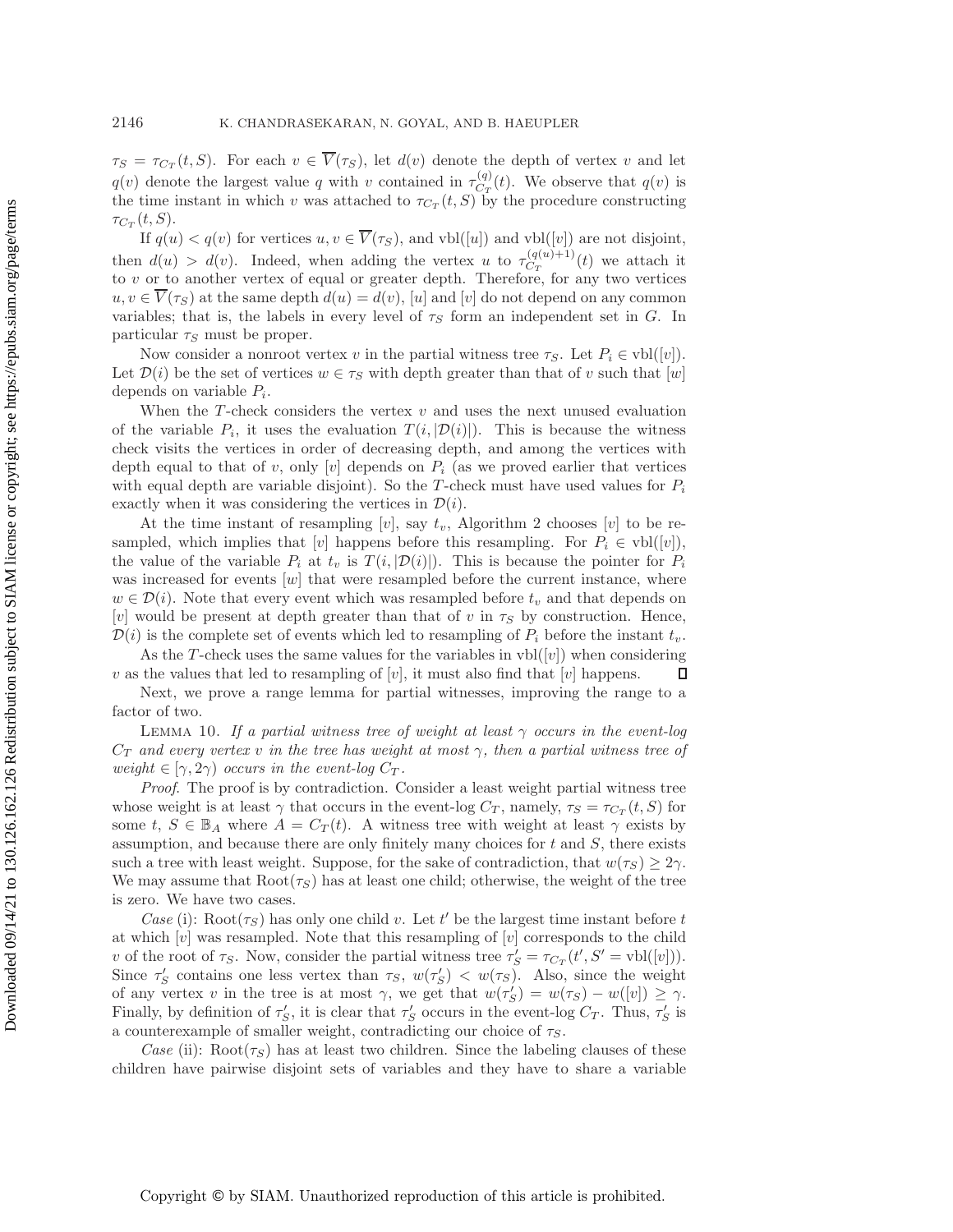with  $S$ , we have that  $S$  consists of at least two variables. Thus, it also has at least two children in the variable splitting  $\mathbb{B}_A$ . In  $\mathbb{B}_A$ , starting from S, we now explore the descendants of S in the following way, looking for the first vertex whose children  $S_L$  and  $S_R$  reduce the weight of the tree, i.e.,  $0 < w(\tau_{S_L})$ ,  $w(\tau_{S_R}) < w(\tau_S)$ , where  $\tau_{S_L} = \tau_{C_T}(t, S_L)$  and  $\tau_{S_R} = \tau_{C_T}(t, S_R)$ : if a vertex  $S_L$  reduces the weight of the tree without making it zero (i.e.,  $0 < w(\tau_{S_L}) < w(\tau_S)$ ), then its variable disjoint sibling  $S_R$  must also reduce the weight of the tree; on the other hand, if a vertex  $S_L$  reduces the weight of the tree to zero, then its sibling  $S_R$  cannot reduce the weight of the tree. Suppose  $S_L$  reduces the weight to zero; then we explore  $S_R$  to check if its children reduce the weight. It is easy to see that this exploration process stops at the latest when  $S_L$  and  $S_R$  are leaves in  $\mathbb{B}_A$ .

By definition, both  $\tau_{S_L}$  and  $\tau_{S_R}$  occur in the event-log  $C_T$ . Since we pick the first siblings  $S_L$  and  $S_R$  (in the breadth first search) which reduce the weight, their parent S' is such that  $w(\tau_{S'}) \geq w(\tau_S)$ , where  $\tau_{S'} = \tau_{C_T}(t, S')$ . We are considering only those S' such that  $S' \subseteq S$ . This implies that  $w(\tau_{S'}) \leq w(\tau_S)$ . Hence,  $w(\tau_{S'}) = w(\tau_S)$ , and for every vertex that has label A in  $\tau_s$ , one can find a unique vertex labeled by A in  $\tau_{S'}$  and vice versa. Further, S' is the disjoint union of  $S_L$  and  $S_R$ ; therefore, for each vertex with label A in  $\tau_{S'}$ , one can find a unique vertex labeled by A in either  $\tau_{S_L}$  or  $\tau_{S_R}.$ 

As a consequence, we have that for every vertex with label A in  $\tau_s$ , one can find a unique vertex labeled by A in either  $\tau_{S_L}$  or  $\tau_{S_R}$ . Hence,  $w(\tau_{S_L})+w(\tau_{S_R}) \geq w(\tau_S)$ , and therefore  $\max\{w(\tau_{S_L}), w(\tau_{S_R})\} \geq w(\tau_S)/2 \geq \gamma$ . So, the witness with larger weight among  $\tau_{S_L}$  and  $\tau_{S_R}$  has weight at least  $\gamma$  but less than that of  $\tau_S$ . This contradicts our choice of  $\tau_S$ .  $\Box$ 

**6. Deterministic algorithm.** In this section we describe our sequential deterministic algorithm and prove Theorem 5.

For the rest of the paper we define a set of *forbidden witnesses* F which contains all partial witness trees with weight between  $\gamma$  and  $2\gamma$ . We define a table to be a *good table* if no forbidden witness is consistent with it. With these definitions we can state our deterministic algorithm.

- 2. Construct a good table  $T$  via the method of conditional probabilities: For each variable  $p \in \mathcal{P}$ , and for each  $j, 0 \leq j \leq 2\gamma/w_{min}$ , do
	- Select a value for  $T(p, j)$  that minimizes the expected number of forbidden witnesses that are consistent with  $T$  when all entries in the table chosen so far are fixed and the yet to be chosen values are random.
- 3. Run Algorithm 2 using table T as input.

We next give a short overview of the running time analysis of Algorithm 3 before embarking on the proof of Theorem 5.

The running time of Algorithm 3 depends on the time to construct a good table T by the method of conditional probabilities. To construct such a table efficiently, we prove that the number of forbidden witnesses is small (polynomial in  $M$ ) using Lemma 12. Further, we need to show that the method of conditional probabilities indeed constructs a good table. We show this by proving in Lemma 11 that the expected number of forbidden witnesses that are consistent with  $T$  initially (when all values are random) is smaller than one. This invariant is maintained by the method

Algorithm 3 (sequential deterministic algorithm).

<sup>1.</sup> Enumerate all forbidden witnesses in F.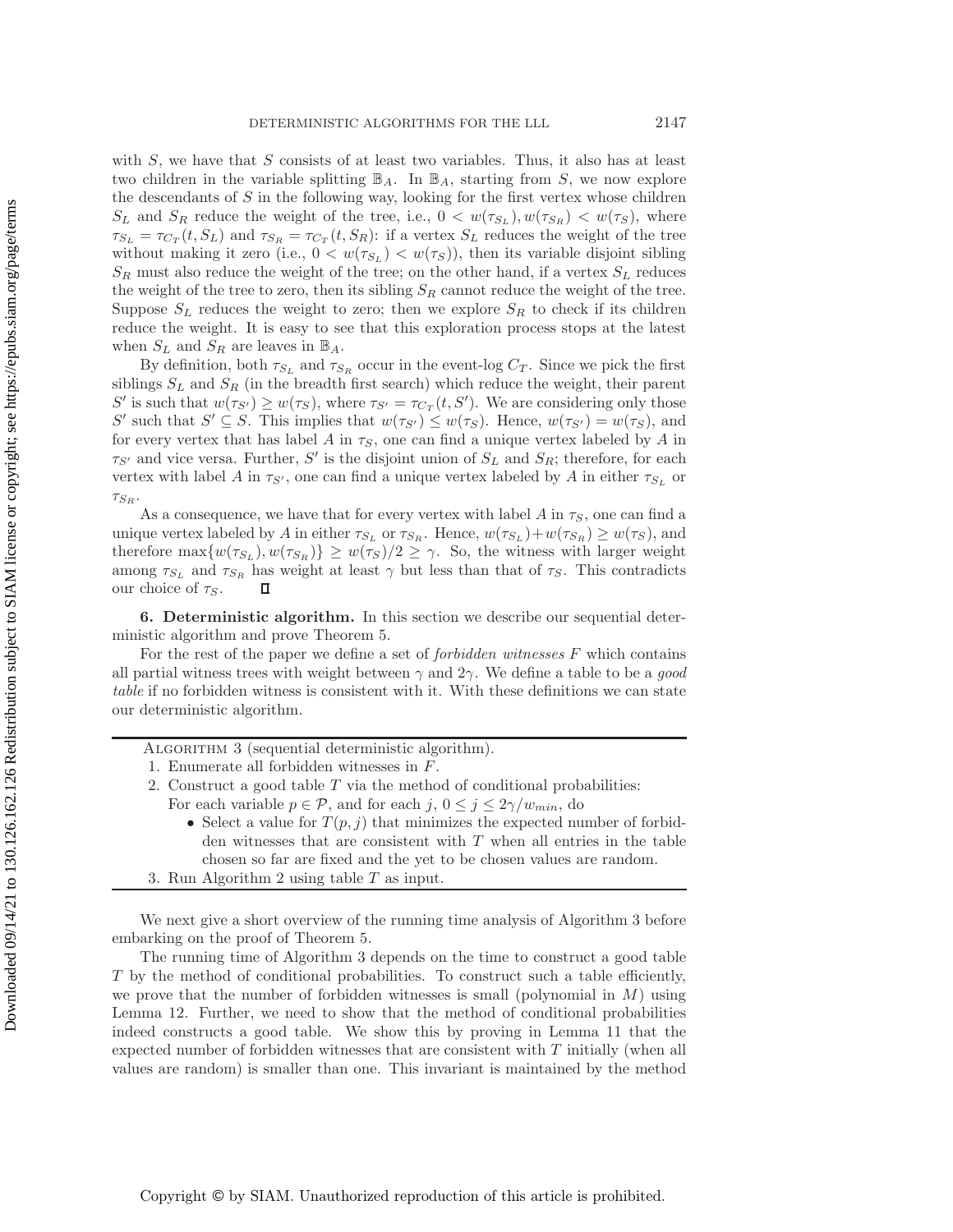of conditional probabilities resulting in a fixed table with less than one (and therefore no) forbidden witnesses consistent with it. By Lemmas 9 and 10, it follows that no witness of weight more than  $\gamma$  occurs when Algorithm 2 is run on the table T. Finally, the maximum number of vertices in a partial witness tree of weight at most  $\gamma$  is small. This suffices to show that the size of table  $T$  is small, and thus Algorithm 3 is efficient.

Lemma 11. *The expected number of forbidden witnesses consistent with a random table*  $T$  *is less than*  $1/2$ *.* 

*Proof.* For each event  $A \in \mathcal{A}$ , let  $\Upsilon_A$  and  $\Upsilon'_A$  be the set of partial and, respectively, full witness trees in  $F$  with root from  $\mathbb{B}_A$ . With this notation the expectation in question is exactly

$$
\sum_{A \in \mathcal{A}} \sum_{\tau \in \Upsilon_A} \Pr(\tau \text{ is consistent with } T).
$$

Note that according to Lemma 9, a partial witness tree is consistent with a table  $T$ if and only if it passes the T-check. Clearly, the probability that a witness  $\tau$  passes the T-check for the random table T is  $\prod_{v \in \overline{V}(\tau)} Pr([v])$  (recall that  $\overline{V}(\tau)$  denotes the set of nonroot vertices in  $\tau$ ). Using this and the assumption in Theorem 5 that  $Pr([v]) \leq x'([v])^{1+\epsilon}$  we get that the expectation is at most

$$
E := \sum_{A \in \mathcal{A}} \sum_{\tau \in \Upsilon_A} \prod_{v \in \overline{V}(\tau)} x'([v])^{1+\epsilon}.
$$

To relate this to the full witness trees considered in [18], we associate with every partial witness tree  $\tau$  (in  $\Upsilon_A$ ) a full witness tree  $\tau'$  (in  $\Upsilon'_A$ ) by replacing the root subset  $S \in \mathbb{B}_A$  with the full set vbl(A). Note that the weights of  $\tau$  and  $\tau'$  are the same (as is the quantity  $\prod_{v \in \overline{V}(\tau)} x'([v])^{1+\epsilon}$ ). Note also that every full witness tree has at most  $|\mathbb{B}_A|$  partial witness trees associated with it. Hence, we can rewrite the expression to get

$$
E \leq \sum_{A \in \mathcal{A}} |\mathbb{B}_A| \sum_{\tau \in \Upsilon_A'} \prod_{v \in \overline{V}(\tau)} x'([v])^{1+\epsilon}
$$
  

$$
\leq \sum_{A \in \mathcal{A}} |\mathbb{B}_A| \sum_{\tau \in \Upsilon_A'} \left( \prod_{v \in \overline{V}(\tau)} x'([v]) \right) 2^{-\gamma \epsilon}
$$

,

where the last expression follows because, for  $\tau \in \Upsilon_A'$ , we have

$$
w(\tau) = -\log \prod_{v \in \overline{V}(\tau)} x'([v]) \ge \gamma
$$

$$
\implies \prod_{v \in \overline{V}(\tau)} x'([v]) \le 2^{-\gamma}.
$$

Next we transition from partial to full witness trees by including the root again (and going from  $\overline{V}$  to  $V$ ):

$$
E \le \sum_{A \in \mathcal{A}} \frac{|\mathbb{B}_A|}{x'(A)} \left( \sum_{\tau \in \Upsilon'_{A}} \prod_{v \in V(\tau)} x'([v]) \right) 2^{-\gamma \epsilon}.
$$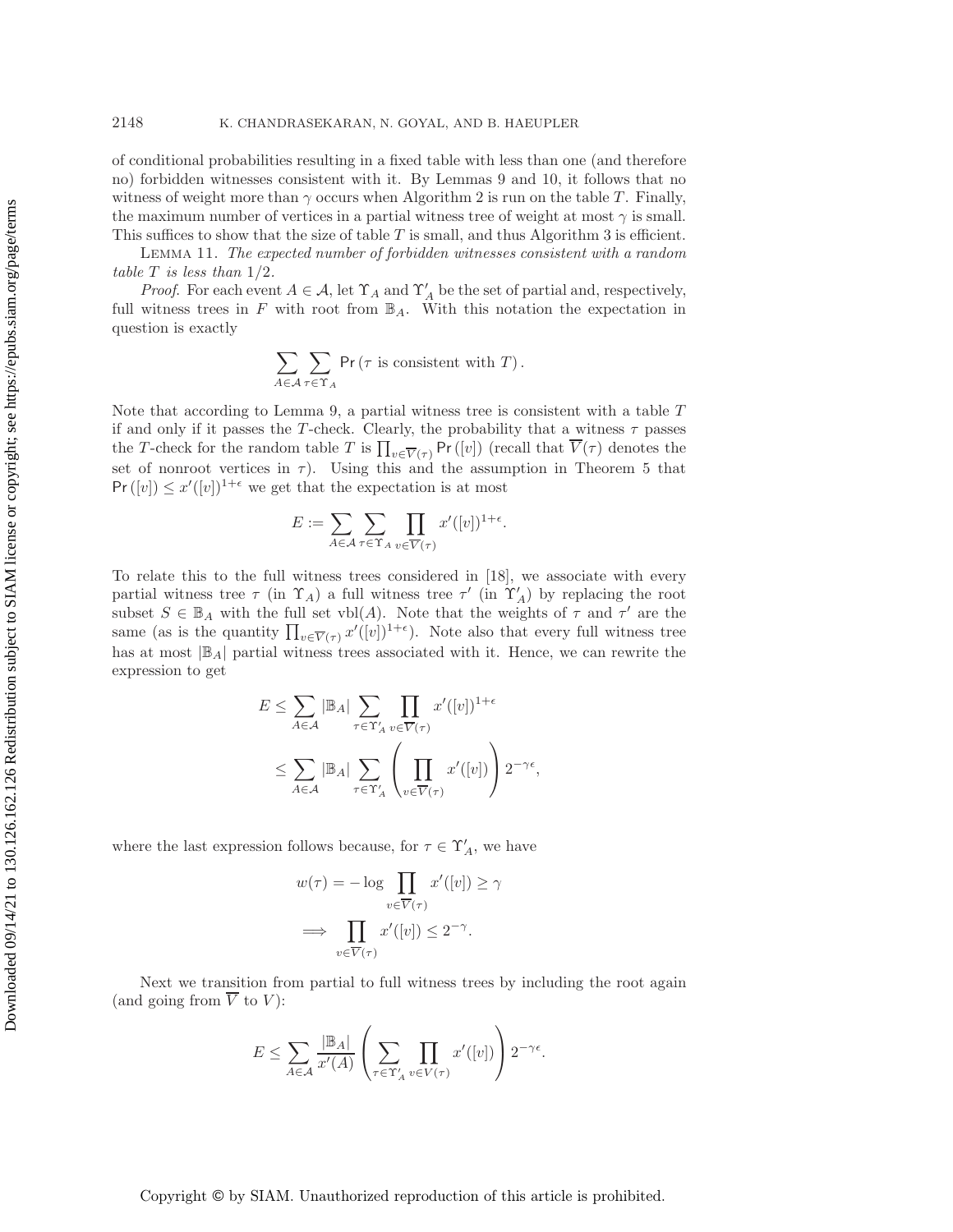Now we can use the following result of Moser and Tardos (section 3 in [18]) that bounds the expected number of full witnesses with root A:

$$
\sum_{\tau \in \Upsilon_A'} \prod_{v \in V(\tau)} x'([v]) \le \frac{x(A)}{1 - x(A)}.
$$

Their proof makes use of a Galton–Watson process that randomly generates proper witness trees with root  $A$  (note that by Lemma 9 all partial witness trees are proper). Using this,

$$
\begin{aligned} E &\leq \sum_{A\in\overline{\mathcal{A}}} \frac{|\mathbb{B}_A|}{x'(A)}\cdot \left(\frac{x(A)}{1-x(A)}\right)2^{-\gamma\epsilon} \\ &< \frac{M}{2}2^{-\gamma\epsilon} \leq \frac{1}{2}. \end{aligned}
$$

Here the penultimate inequality follows from the fact that  $|\mathbb{B}_A| < 2|\text{vbl}(A)|$ and the definition of M, and the last inequality follows from the choice of  $\gamma =$  $(\log M)/\epsilon$ . П

Owing to the definition of forbidden witnesses *via weights*, there is an easy way to count the number of forbidden witnesses using the fact that their expected number is small.

Lemma 12. *The number of witnesses with weight at most* 2γ *is at most* O  $(M^{2(1+1/\epsilon)})$ . In particular, the number of forbidden witnesses is less than  $M^{2(1+1/\epsilon)}$ .

*Proof.* Each forbidden witness  $\tau \in F$  has weight  $w(\tau) \leq 2\gamma$ , and thus

$$
|F|(2^{-2\gamma})^{(1+\epsilon)} \le \sum_{\tau \in F} (2^{-w(\tau)})^{(1+\epsilon)}
$$

$$
= \sum_{\tau \in F} \left(\prod_{v \in \overline{V}(\tau)} x'([v])\right)^{(1+\epsilon)}
$$

$$
= E \le \frac{M}{2} 2^{-\gamma \epsilon} \le \frac{1}{2}.
$$

 $\overline{\phantom{a}}$ 

Here, the final line of inequalities comes from the proof of Lemma 11. Therefore the number of forbidden witnesses is at most

$$
|F| \leq \left(\frac{M}{2}2^{-\gamma \epsilon}\right) \cdot 2^{2\gamma(1+\epsilon)} = \left(\frac{M}{2}\right)2^{\gamma(2+\epsilon)} \leq \frac{1}{2}M^{2(1+1/\epsilon)}.
$$

Using the same argument with any  $\gamma'$  instead of  $\gamma$  shows that the number of witnesses with weight in  $[\gamma', 2\gamma']$  is at most  $(M/2) \cdot 2^{\gamma'(2+\epsilon)}$ . Since this is exponential in  $\gamma'$  the total number of witnesses with weight at most  $2\gamma$  is dominated by a geometric sum which is  $O(M^{2(1+1/\epsilon)})$ .  $\Box$ 

We are now ready to prove Theorem 5.

*Proof of Theorem* 5. We first describe how the set of forbidden witnesses in the first step of the deterministic algorithm (Algorithm 3) is obtained.

*Enumeration of witnesses.* We enumerate all witnesses of weight at most  $2\gamma$  and then discard the ones with weight less than  $\gamma$ . According to Lemma 12, there are at most  $M^{2(1+1/\epsilon)}$  witnesses of weight at most  $2\gamma$  and each of them consists of at most  $x_{\text{max}} = \frac{2\gamma}{w_{\text{min}}} + 1 = \frac{2\log M}{\epsilon w_{\text{min}}} + 1$  vertices. In our discussion so far we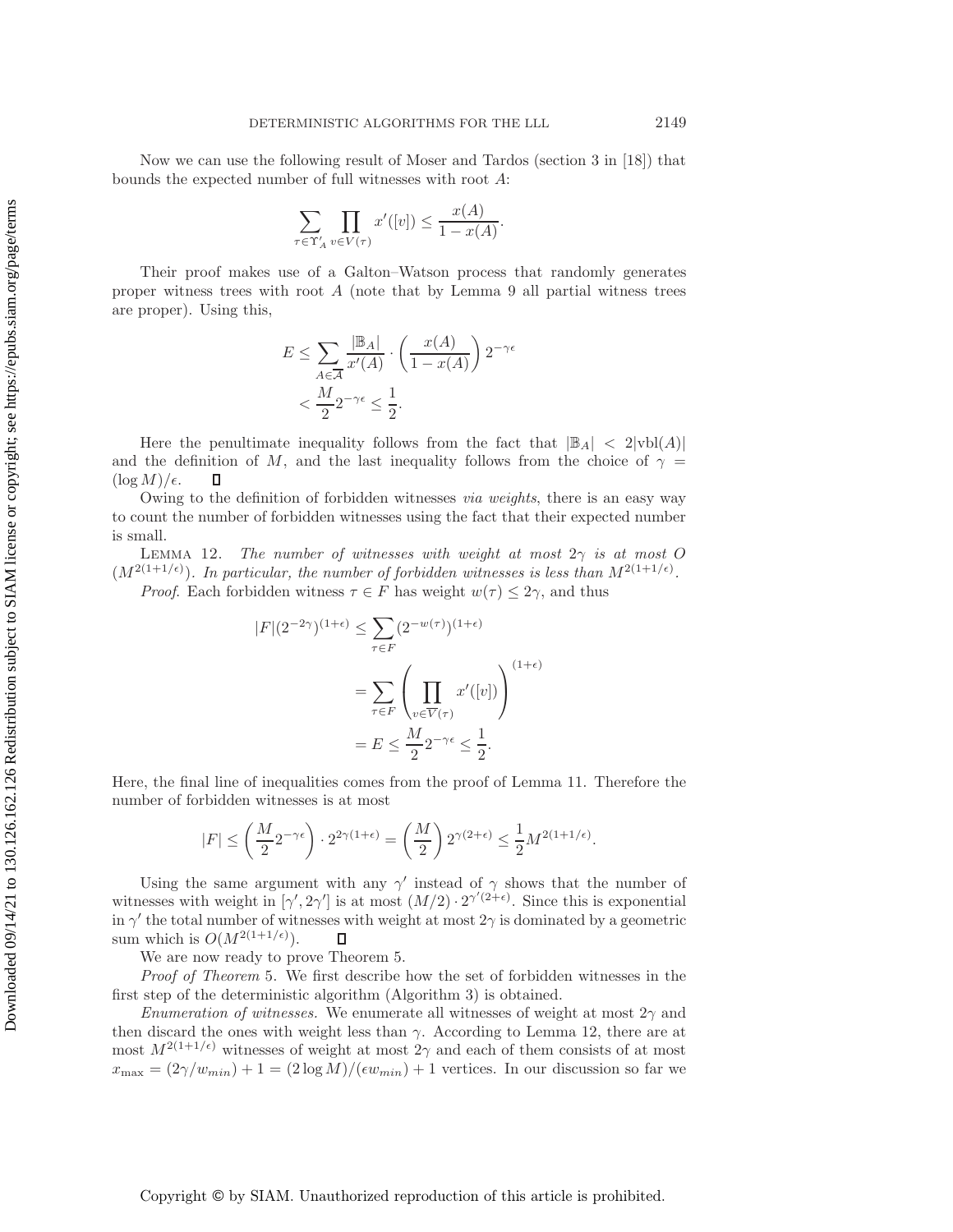did not need to consider the order of children of a node in our witness trees. However, for the enumeration it will be useful to order the children of each node from left to right. We will build witnesses by attaching nodes level-by-level and from left to right. We fix an order on the events according to their weights, breaking ties arbitrarily, and use the convention that all witnesses are represented so that for any node its children from left to right have increasing weight. We then say a node v is *eligible* to be attached to a witness  $\tau$  if in the resulting witness  $\tau'$  the node v is the deepest rightmost leaf in  $\tau'$ . With this convention the enumeration proceeds as follows.

As a preprocessing step for every event A we sort all the events in  $\Gamma^+(A)$  according to their weight in  $O(m^2 \log m)$  time. Then, starting with  $W_1$ , the set of all possible roots, we incrementally compute all witnesses  $W_x$  having  $x = 1, \ldots, x_{\text{max}}$  nodes and weight at most 2γ. To obtain  $W_{x+1}$  from  $W_x$  we take each witness  $\tau \in W_x$  and each node  $v \in \tau$  and check for all  $A \in \Gamma^+([v])$  with weight more than the current children of v, in the order of increasing weight, whether a node v' with  $[v'] = A$  is eligible to be attached to  $\tau$  at v. If it is eligible, and the resulting new witness  $\tau'$  has weight at most  $2\gamma$ , then we add  $\tau'$  to  $W_{x+1}$ . It is clear that in this way we enumerate all forbidden witnesses without producing any witness more than once.

We now analyze the time required by the above enumeration procedure. We write down each witness explicitly, taking  $O(x_{\text{max}} \log M)$  time and space per witness. For each witness it takes linear (in the number of nodes) time to find the nodes with eligible children. Note that attaching children to a node in the order of increasing weight guarantees that at most one attachment attempt per node fails due to large weight. Thus, the total time to list all forbidden witnesses is at most  $O(x_{\text{max}}M^{2(1+1/\epsilon)})\log M$ .

*Finding a good table.* The running time to find a good table T using the method of conditional probabilities as described in Algorithm 3 can be bounded as follows: for each of the *n* variables, the table T has  $2\gamma/w_{min} = x_{\text{max}}$  entries to be filled in. For each of those entries at most  $D$  possible values need to be tested. For each value we compute the conditional expectation of the number of forbidden witnesses that are consistent with the partially filled in table  $T$  by computing the conditional probability of each forbidden witness  $\tau \in F$  to pass the T-check given the filled in values and summing up these probabilities. This can be done by plugging the fixed values into each of the at most  $x_{\text{max}}$  nodes of  $\tau$ , similarly to the T-check procedure, computing the conditional probability in  $t_C$  time and computing the product of these conditional probabilities. Thus, the total time to compute  $T$  is at most

$$
O(n \cdot x_{\max} \cdot D \cdot |F| \cdot x_{\max} \cdot t_C) = O\left(\frac{DM^{3+2/\epsilon} \log^2 M}{\epsilon^2 w_{min}^2} t_C\right).
$$

To complete the proof we show that the running time of the sequential algorithm on a table T obtained by step 2 of the deterministic algorithm is at most  $O(m^2 \cdot x_{\text{max}} \cdot t_C).$ 

First, we note that by running the sequential algorithm using table  $T$ , none of the forbidden witnesses can occur in the event-log  $C_T$ . This is because the table is obtained by the method of conditional probabilities: in the beginning of the construction of the table, when no value is fixed, the expected number of forbidden witnesses that occur in the event-log is less than  $1/2$ , as proved in Lemma 11. This invariant is maintained while picking values for variables in the table. Thus, once all values are fixed, the number of witness trees in F that occur in the event-log  $C_T$  is still less than 1/2 and hence zero.

This implies that the sequential algorithm with  $T$  as input resamples each event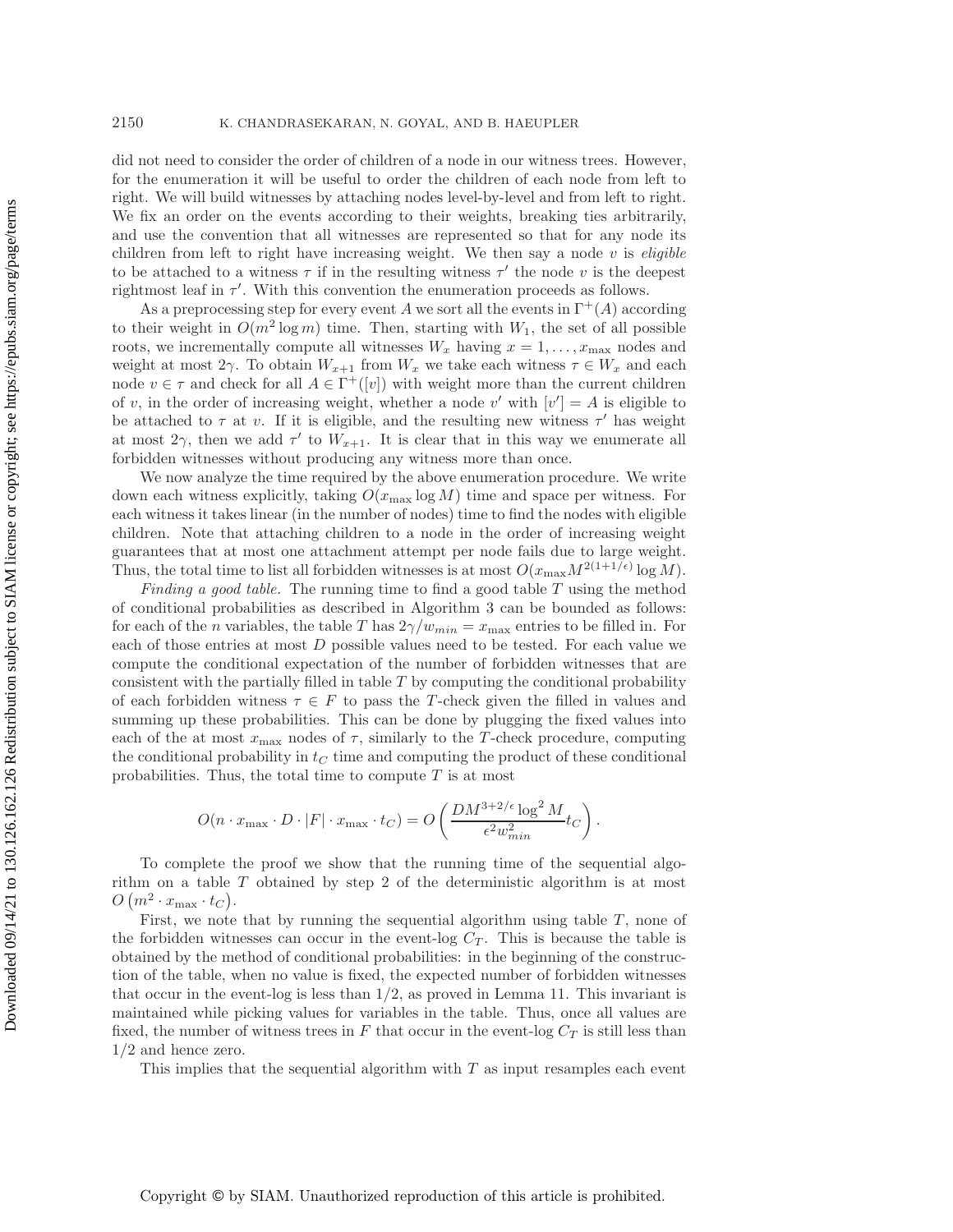$A \in \mathcal{A}$  at most  $x_{\text{max}}$  times. Indeed, if some event  $A \in \mathcal{A}$  is resampled more than  $x_{\text{max}}$ times, then A occurs in the event-log  $C_T$  at least  $x_{\text{max}}$  times. Now, the weight of the partial witness tree associated with the last instance at which A was resampled would be at least  $x_{\text{max}}w_{\text{min}}$ , which is more than  $2\gamma$ . According to Lemma 10, which is applicable since  $\gamma = (\log M)/\epsilon$  is larger than the maximum weight event, there would also be a forbidden witness of weight between  $\gamma$  and  $2\gamma$  occurring in  $C_T$ , a contradiction. Therefore, the number of resamplings done by Algorithm 2 is  $O(m \cdot x_{\text{max}})$  and the total running time for Algorithm 2 using table T is  $O(m^2 \cdot x_{\text{max}} \cdot t_C)$ : the additional factor  $m \cdot t_C$  comes from the time needed to find an event that happens. This running time is smaller than the upper bound for the time needed to find a good table  $T$ .

This shows that Algorithm 3 terminates in the stated time bound. Lastly, the correctness of the algorithm follows directly from the fact that the algorithm terminates only if a good assignment is found. Л

From the general deterministic algorithm it is easy to obtain the corollary regarding k-CNF by using the standard reduction to the symmetric LLL and plugging in the optimal values for the parameters.

*Proof of Corollary* 6. For a k-CNF formula with clauses  $\mathcal{A} = \{A_1, \ldots, A_m\}$ , for each clause  $A \in \mathcal{A}$  we define an event A and say that the event happens if the clause is unsatisfied. Further, each variable appearing in the formula picks values uniformly at random from  $\{0,1\}$ . Then, for every event A, Pr(A) = 2<sup>-k</sup>. As remarked in section 4.1, we may assume that  $k < \log m$ ; otherwise, the problem becomes simple. If  $d$  is the maximum number of clauses with which a clause shares its variables, setting  $x(A) = 1/d$  for all  $A \in \mathcal{A}$ , we obtain that  $x'(A) > 1/de$ . The condition that  $d \leq 2^{k/(1+\epsilon)}/e$  then implies for all events A that  $Pr(A) \leq x'(A)^{1+\epsilon}$ , as required by the LLL condition. Therefore, we use parameters  $t_C = O(k)$ ,  $w_{min} \approx k$ ,  $D = 2$ ,  $|vbl(A)| = k$  and obtain  $M = O(n+m+mk+d) = O(m \log m)$ . With these parameters the corollary follows directly from Theorem 5. П

**7. Parallel algorithm.** In this section we present an efficient parallel algorithm (outlined in section 4.5) and analyze its performance, thereby proving Theorem 7.

In the design of our sequential algorithm, we used Algorithm 2 as a subroutine, which takes an input table and uses it to search for an assignment for which none of the bad events happens. This reduced the problem to finding a good input table. For designing the parallel algorithm, Moser and Tardos already provided the parallel counterpart of Algorithm 2, and thus what remains is to find a good table. Our algorithm relies on the following observation: instead of sampling the values in the table independently at random, if we choose it from a distribution that is a  $(k, \delta)$ approximation of the original distribution (for appropriate k and  $\delta$ ), the algorithm behaves as if the values in the table had been chosen independently at random (Proposition 1). The support of a  $(k, \delta)$ -approximation can be chosen to be small and can be generated fast in parallel, so this gives us a small set of tables which is guaranteed to contain at least one table on which the algorithm terminates quickly (Lemma 13). Our algorithm runs the Moser–Tardos parallel algorithm on each of these tables in parallel and stops as soon as one of the tables leads to a good evaluation.

We begin by describing the two ingredients that we will need.

**7.1. Limited-independence probability spaces.** We need the notion of  $(k, \delta)$ approximate distributions to describe our algorithm.

DEFINITION 1  $((k, \delta)$ -approximations [8]). Let S be a product probability distri*bution on a finite domain*  $S_1 \times S_2 \times \cdots \times S_s$  *given by mutually independent random variables*  $X_1, \ldots, X_s$ *, where*  $X_i \in S_i$ *. For positive integer* k and constant  $\delta \in (0,1)$ *, a*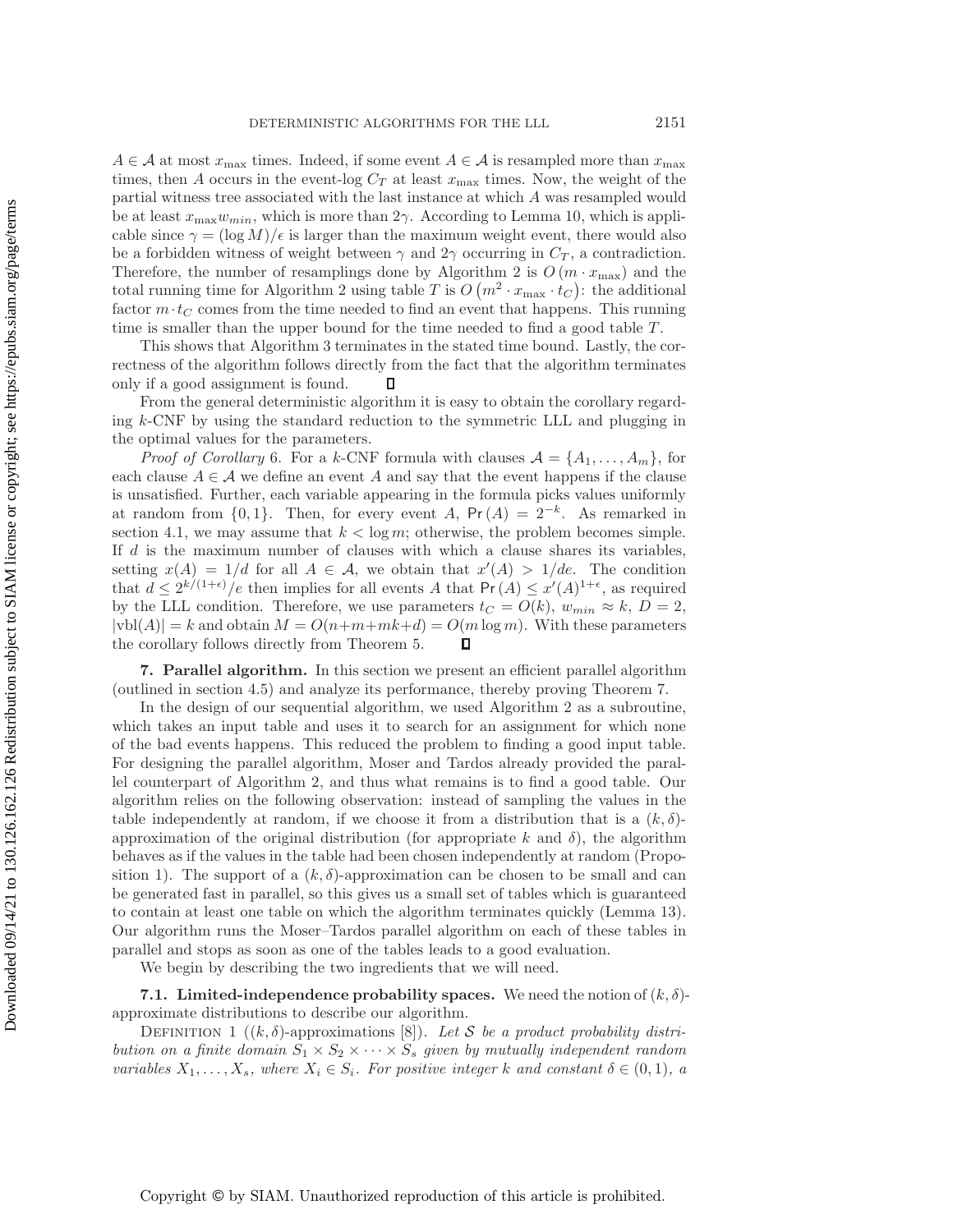*probability distribution*  $\mathcal Y$  *on*  $S_1 \times S_2 \times \cdots \times S_s$  *is said to be a*  $(k, \delta)$ *-approximation of*  $\mathcal S$  *if the following holds: for every*  $I \subseteq [s]$  *such that*  $|I| \leq k$ *, and every*  $v \in S_1 \times S_2 \times \cdots \times S_s$ *, we have*

$$
|\Pr_{\mathcal{S}}[v_I] - \Pr_{\mathcal{Y}}[v_I]| \le \delta,
$$

*where*  $\Pr_{\mathcal{S}}[v_I]$  *denotes the probability that for a random vector*  $(x_1, \ldots, x_s)$  *chosen according to the probability distribution*  $S$ *, we get*  $x_i = v_i$  *for*  $i \in I$ *; the definition of*  $Pr_{\mathcal{Y}}[v_I]$  *is analogous.* 

The support Y of a  $(k, \delta)$ -approximation Y of S can be constructed efficiently in parallel. We use the construction described in [8] (which in turn uses [19]). This construction builds a  $(k, \delta)$ -approximation to a product space with t variables with a support size of  $|Y| = poly(2^k, \log t, \delta^{-1})$ . The construction can be parallelized to run in time  $O(\log t + \log k + \log 1/\delta + \log D)$  using  $\text{poly}(2^k/\delta)tD$  processors, where D is again the maximum domain size for a variable.

For our algorithm we want approximately random tables of small size. More formally we will work with tables containing at most  $\lceil \gamma/w_{min} \rceil$  columns. So, we set  $t = n \cdot [\gamma/w_{min}]$  and  $S_1 \times S_2 \times \cdots \times S_s = (D_1 \times D_2 \times \cdots \times D_n)^{[\gamma/w_{min}]}$ .<br>We furthermore set  $k = 2c\gamma$ ,  $\delta^{-1} = 3M^{2+2/\epsilon}D^{2c\gamma}$ , and S to be the distribution obtained by independently sampling each entry in the table according to its distribution. For these values and recalling that  $\gamma = (\log M)/\epsilon$ , the support Y of the  $(k, \delta)$ -approximation  $\mathcal Y$  obtained by the construction mentioned above has size  $poly(2^{2c\gamma}, \log(n\cdot\gamma/w_{min}), 3M^{2+2/\epsilon}D^{2c\gamma}) = M^{O((c/\epsilon)\log D)}$ , and it can be constructed in parallel in time  $O(\gamma \log D + \log(1/w_{min}))$  using  $M^{O((c/\epsilon) \log D)}$  processors.

**7.2. Decision trees.** In Theorem 7, our assumption about how the events depend on the variables was in terms of decision tree complexity. In this section we recall the definition of decision trees and show some simple properties needed in what follows.

Let  $S = D_1 \times \cdots \times D_n$ , and let  $f : S \to \{0,1\}$  be a Boolean function. We denote the elements of S by  $(x_1, x_2,...,x_n)$ , where  $x_i \in D_i$  for  $1 \leq i \leq n$ . A decision tree for computing  $f(x_1, x_2,...,x_n)$  is a rooted tree T, where each internal vertex of the tree is labeled by one of the variables from  $\{x_1,\ldots,x_n\}$ , and each leaf is labeled by 0 or 1. An internal vertex labeled by  $x_i$ , has  $|D_i|$  children, with their corresponding edges being labeled by distinct elements from  $D_i$ . To compute  $f(x_1, x_2, \ldots, x_n)$ , the execution of T determines a root-to-leaf path as follows: starting at the root we query the value of the variable labeling a vertex and follow the edge to the child which is labeled by the answer to the query. When we reach the leaf, we output the label of the leaf. The complexity of a decision tree is its depth. The decision tree complexity of a function  $f$  is the depth of the shallowest decision tree computing  $f$ .

PROPOSITION 1. Let  $S = D_1 \times \cdots \times D_n$  be a product space of finite domains of *size at most*  $D = \max_i |D_i|$ *, let*  $P$  *be an independent product distribution on*  $S$ *, and let*  $f, f_1, f_2 : S \to \{0, 1\}$  *be Boolean functions on* S.

- 1. If  $f_1$  and  $f_2$  have decision tree complexity  $k_1$  and  $k_2$ , respectively, then the *decision tree complexity of*  $f_1 \wedge f_2$  *is at most*  $k_1 + k_2$ *.*
- 2. If f has decision tree complexity at most k, then every  $(k, \delta)$ -approximation  $\mathcal{Y}$  *of*  $\mathcal{P}$  *is*  $D^k \delta$ -indistinguishable from  $\mathcal{P}$ , *i.e.*,

$$
|E_{\mathcal{Y}}(f) - E_{\mathcal{P}}(f)| \le D^k \delta.
$$

*Proof.* For the first claim we recall that a function f having decision tree complexity at most k is equivalent to saying that we can determine  $f(x)$  for  $x \in S$  by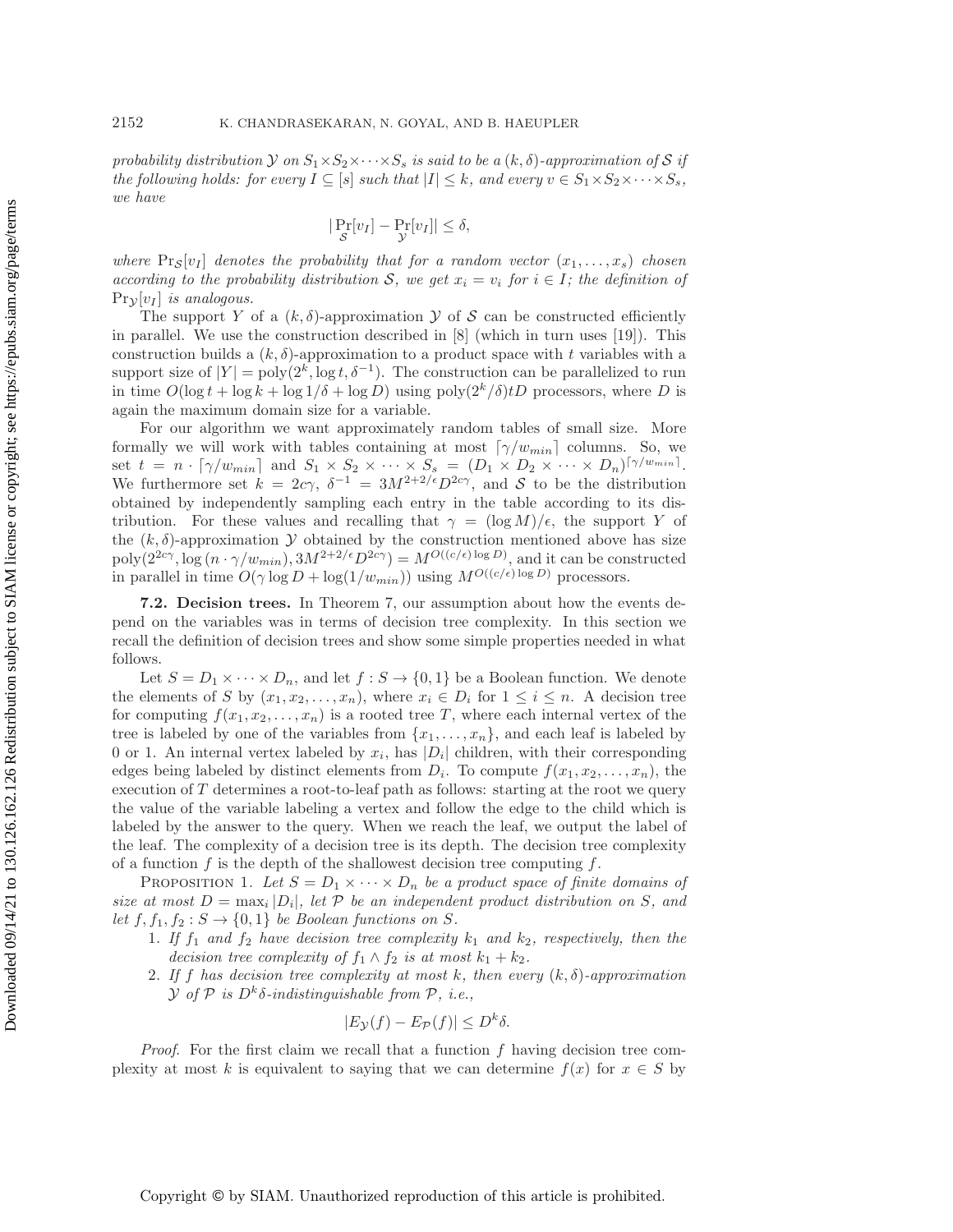adaptively querying at most k coordinates of x. If this is true for  $f_1$  and  $f_2$  with decision tree complexity  $k_1$  and  $k_2$ , respectively, then we can evaluate  $f_1(x) \wedge f_2(x)$ by adaptively querying at most  $k_1 + k_2$  components of x. Therefore the conjunction has decision tree complexity at most  $k_1 + k_2$ .

For the second claim, we fix a decision tree for  $f$  with depth at most  $k$ . Each one of the leaf-to-root paths in this tree corresponds to a partial assignment of values to at most  $k$  components, and this assignment determines the value of  $f$ . The expectation of f under any distribution is simply the sum of the probabilities of the paths, resulting in a 1-evaluation at the leaf. Switching from a completely independent distribution to a k-wise independent distribution does not change these probabilities, since the partial assignments involve at most k variables. Similarly switching to a  $(k, \delta)$ -approximation changes each of these probabilities by at most  $\delta$ . There are at most  $D^k$  paths resulting in a 1-evaluation, which implies that the deviation of the expectation is at most  $D^k\delta$ .  $\Box$ 

The following lemma shows that using a  $(k, \delta)$ -approximate distribution instead of the original one does not change the performance of Algorithm 2 if the events have low decision tree complexity.

LEMMA 13. Suppose that there exists a constant c such that every event  $A \in \mathcal{A}$ *has decision tree complexity at most*  $c \min\{-\log x'(A), \log M\}$ *. Let*  $k = 2c\gamma$  and  $\delta^{-1} = 3M^{2+2/\epsilon}D^{2c\gamma}$ . The expected number of forbidden witnesses consistent with a *table* T *that was created by a*  $(k, \delta)$ *-approximation for the distribution of random tables is at most*  $1/2 + 1/3 < 1$ *.* 

*Proof.* The event that a partial witness  $\tau \in F$  is consistent with T is exactly the conjunction of events  $[v], v \in \overline{V}(\tau)$ . Using Proposition 1, the decision tree complexity of this event is at most

$$
\sum_{v \in \overline{V}(\tau)} c \min\{\log M, -\log x'([v])\} \le c \sum_{v \in \overline{V}(\tau)} -\log x'([v]) \le 2c\gamma,
$$

where the last inequality follows because, by definition, forbidden witnesses have weight at most  $2\gamma$ . Lemma 11 shows that, using the original independent distribution  $P$ , the expected number of forbidden witnesses occurring is at most  $1/2$ . The second claim of Proposition 1 proves that switching to a  $(k, \delta)$ -approximation changes this expectation by at most  $D^k \delta = 1/(3M^{2+2/\epsilon})$  for each of the  $|F|$  witnesses. To complete the proof, observe that by Lemma 12 we have  $|F| \leq M^{2+2/\epsilon}$ .  $\Box$ 

**7.3. The parallel algorithm and its analysis.** We can now describe our parallel algorithm.

*Proof of Theorem* 7. We use Algorithm 4 to obtain a good evaluation. We already saw in section 7.1 that the support Y of the  $(k, \delta)$ -approximation to the random distribution of tables in step 1 can be generated efficiently within the time and the number of processors claimed. We now show that these resources also suffice for the rest of the steps in the algorithm.

Lemma 13 guarantees that there is a table  $T \in Y$  for which there is no forbidden witness consistent with it. Steps 2 and 3 are the same as the parallel algorithm in  $[18]$ . We will show that on table  $T$  this algorithm terminates within at most  $[\gamma/w_{min}]$  steps: by using Lemma 4.1 of [18], if the algorithm runs for *i* iterations, then there exists a consistent witness of height  $i$ . Such a witness has weight at least  $iw_{min}$ . We know from Lemmas 10 and 9 that no witness of weight more than  $\gamma$  can occur, since otherwise a forbidden witness would be consistent with  $T$ . Hence we have  $i \leq \gamma/w_{min}$ . This means that the thread for table T does not attempt to increment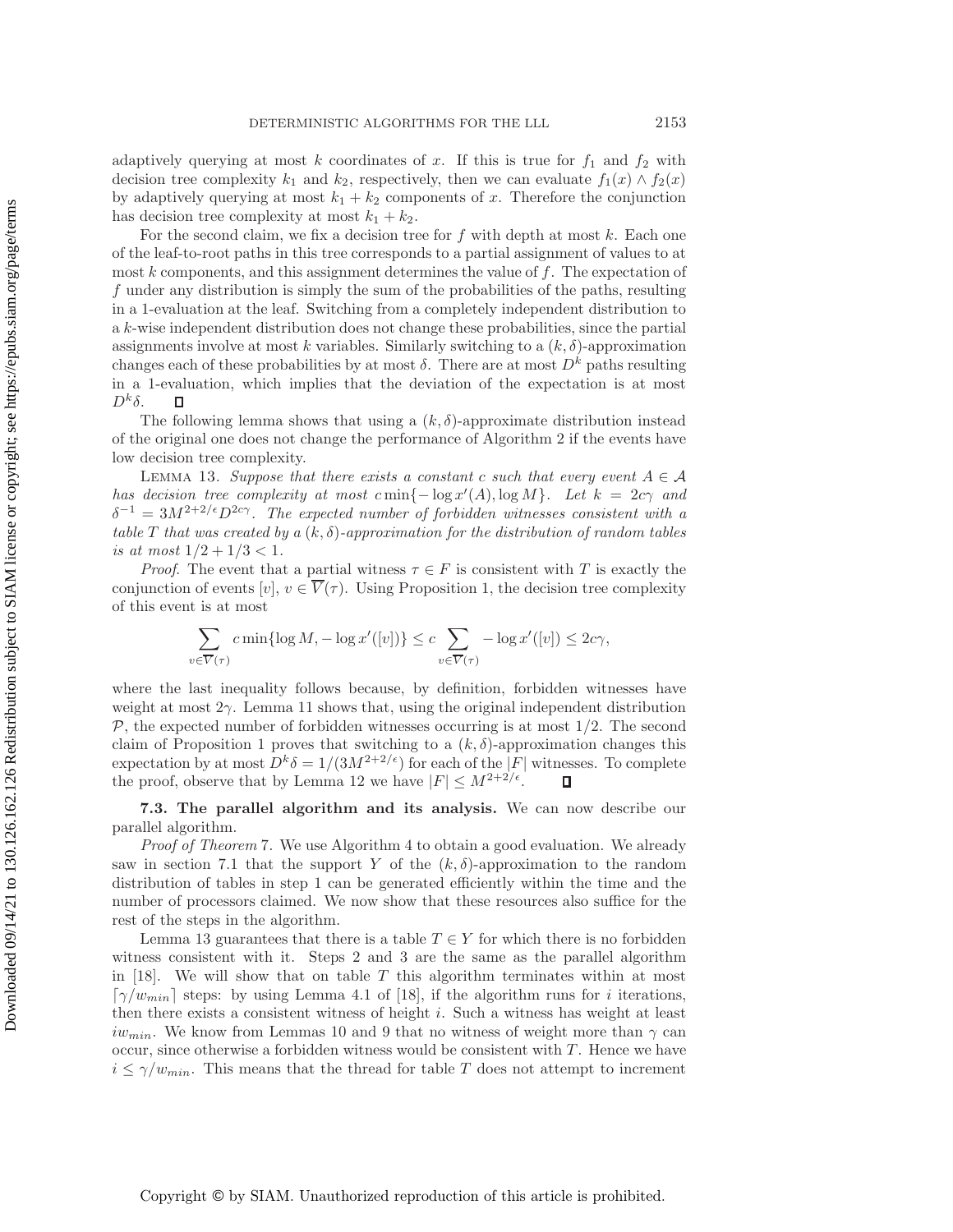Algorithm 4 (parallel deterministic algorithm).

- 1. Construct a small set of tables Y which form the support of a  $(k, \delta)$ approximate independent distribution  $\mathcal Y$  using the construction mentioned in section 7.1.
- 2. For each table  $T \in Y$  do in parallel:
	- (a) For every variable  $P_i \in \mathcal{P}$ : initialize the pointer  $t_i = 1$ .
	- (b) While  $\exists A \in \mathcal{A}$  that happens when for all  $P_i \in \mathcal{P} : P_i = T(i, t_i)$ , do
		- Compute, in parallel, a maximal independent set  $I$  in the subgraph of  $G_{\mathcal{A}}$  induced by the events that happen on the current assignment.
		- Resample all  $A \in I$  in parallel: For all  $P_i \in \bigcup_{A \in I} \text{vbl}(A)$ , increment  $t_i$  by one.
		- If  $t_i = \lfloor \gamma/w_{min} \rfloor + 1$  (one more than the total number of samples for  $P_i$  in a good table), then halt this thread of computation.
- 3. Once a valid assignment is found using one of the tables, output it and terminate.

the pointer  $t_i$  beyond  $\gamma/w_i$  on table T, and so this thread terminates with a good evaluation. Each of these i iterations takes time  $t_{eval}$  to evaluate all m events and time  $t_{MIS}$  to compute the independent set on the induced dependency subgraph of size at most  $m$ . This proves that after creating the probability space  $\mathcal{Y}$ , the algorithm terminates in  $O((t_{MIS} + t_{eval})\gamma/w_{min})$  time and the termination criterion guarantees correctness. Adding this to  $O(\gamma \log D + \log(1/w_{min}))$ , the time to construct Y, we get that the total time the algorithm takes is  $O((t_{MIS} + t_{eval})\gamma/w_{min} + \gamma \log D)$ . The number of processors needed for the loop is bounded by  $M^{O(1)}$  for each of the |Y| parallel computations and thus  $M^{O((c/\epsilon)\log D)}$  in total.  $\Box$ 

Again it is easy to obtain the  $k$ -CNF result as a corollary of the general algorithm.

*Proof of Corollary* 8. We apply the LLL in the same way to k-CNF as in the proof of Corollary 6. Again we assume without loss of generality that  $k = O(\log n)$ and again get  $M = O(mk)$  and  $w_{min} \approx k$ . Since each clause depends only on k variables, a decision tree complexity of  $O(k)$  is obvious. Finally, using Theorem 7 and an algorithm of Alon, Babai, and Itai [2] or Luby [13] to compute the maximal independent set in time  $t_{MIS} = O(\log^2 m)$  leads to the claimed running time.  $\Box$ 

**8. Conclusion.** Moser and Tardos [18] raised the open question for a deterministic LLL algorithm. We address this question and give a deterministic parallel algorithm that works under nearly the same conditions as its randomized versions.

All known deterministic or (randomized) parallel algorithms need a slack in the LLL conditions (see Table 1). It remains open to remove those  $\epsilon$ -slacks. Obtaining deterministic constructions for the problems in [10] is another interesting open question.

**Acknowledgments.** We thank the anonymous reviewers who caught an error in an earlier version and whose comments greatly improved the presentation of this paper. We also thank Aravind Srinivasan for inspiration and Salil Vadhan and David Karger for many helpful comments.

## **REFERENCES**

[1] N. Alon, A parallel algorithmic version of the local lemma, Random Structures Algorithms, 2 (1991), pp. 367–378.

Downloaded 09/14/21 to 130.126.162.126 Redistribution subject to SIAM license or copyright; see https://epubs.siam.org/page/terms Downloaded 09/14/21 to 130.126.162.126 Redistribution subject to SIAM license or copyright; see https://epubs.siam.org/page/terms